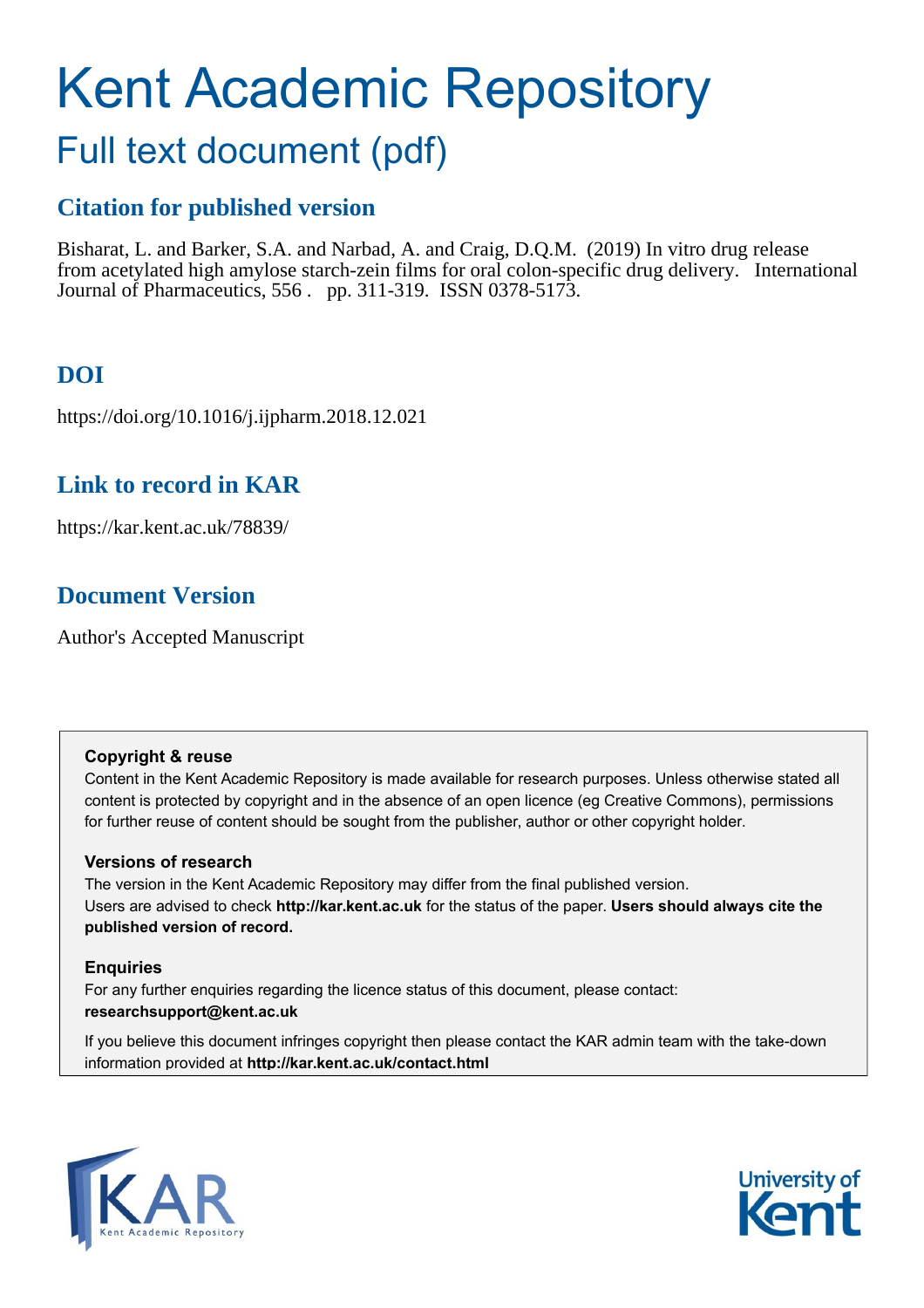## *In vitro* **Drug Release from Acetylated High Amylose Starch-Zein Films for Oral Colon-Specific Drug Delivery**

Lorina Bisharat<sup>1,3</sup>, Susan A. Barker<sup>1,4</sup>, Arjan Narbad<sup>2</sup>, Duncan Q.M. Craig<sup>1,4</sup>

- 1. School of Pharmacy, University of East Anglia, Norwich NR7 1AT, UK.
- 2. Quadram Institute Bioscience, Norwich Research Park, Colney, Norwich, NR4 7UA, UK.
- 3. Current address: Department of Pharmaceutics and Pharmaceutical Technology, School of Pharmacy, The University of Jordan, Amman, 11942, Jordan.
- 4. Current address: UCL School of Pharmacy, 29-39 Brunswick Square, London WC1N 1AX, UK

Correspondence author: Duncan Craig (duncan.craig@ucl.ac.uk)

*Keywords: Zein, Amylose, Starch, Colonic, Drug delivery, Fermentation studies*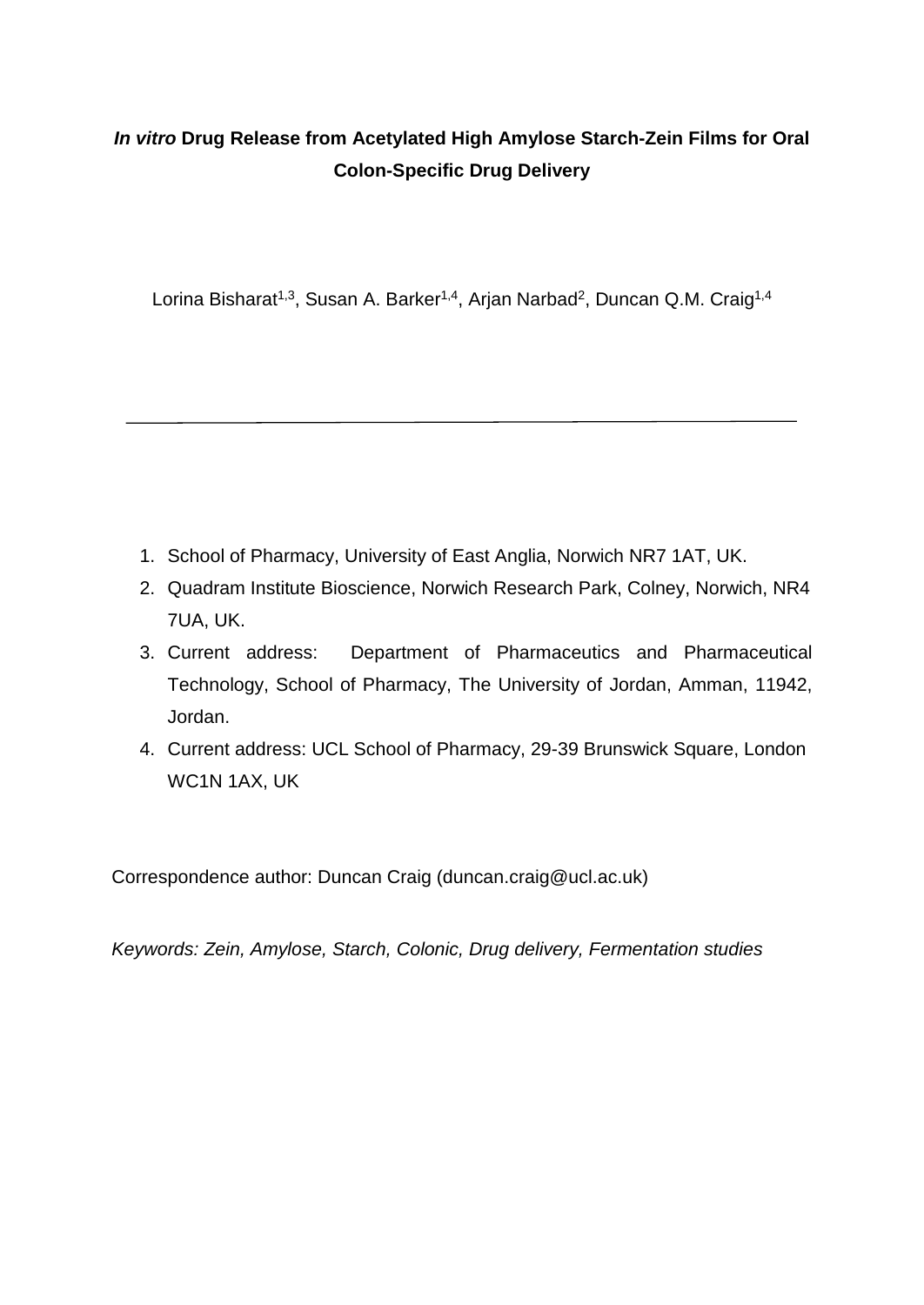#### **Abstract**

This study describes the preparation of free films of zein with and without acetylated high amylose maize starch (HAS) and their corresponding coated tablets as a novel approach to colonic drug delivery. We hypothesise that the embedding of a digestible starch component within the inert zein would allow the film to remain intact until the large intestine is reached. Free films of zein alone and starch/zein were prepared and characterised. SEM and AFM images of film surface showed that films were morphologically inhomogeneous, particularly at lower HAS/Zein ratios; however, nanothermal analysis data suggested that these differences in appearance within the same film are not compositional differences, i.e. the systems are not phase-separated. Moreover, FT-IR could detect no molecular interaction between the two polymers. Paracetamol tablets were coated with HAS/Zein aqueous based coatings of different compositions to a TWG of 20%. Drug release from zein alone and 1:5 HAS/Zein coated tablets under upper gastrointestinal conditions (pH 1.2, pH 6.8 with pepsin and pancreatin included) was very similar (for example approximately 12% and 14% of the drug was released, respectively, after 6 hours in a sequential *in vitro* test), suggesting that release in this region is limited and is not influenced by the presence of HAS in the ratio to zein under study. Studies using an *in vitro* colon model showed that under simulated colonic conditions, the drug release was significantly ( $p < 0.05$ ) more rapid from 1:5 HAS/Zein, compared to the zein alone coating formulation. These data therefore support the potential use of zein-starch mixed films for colonic targeting purposes.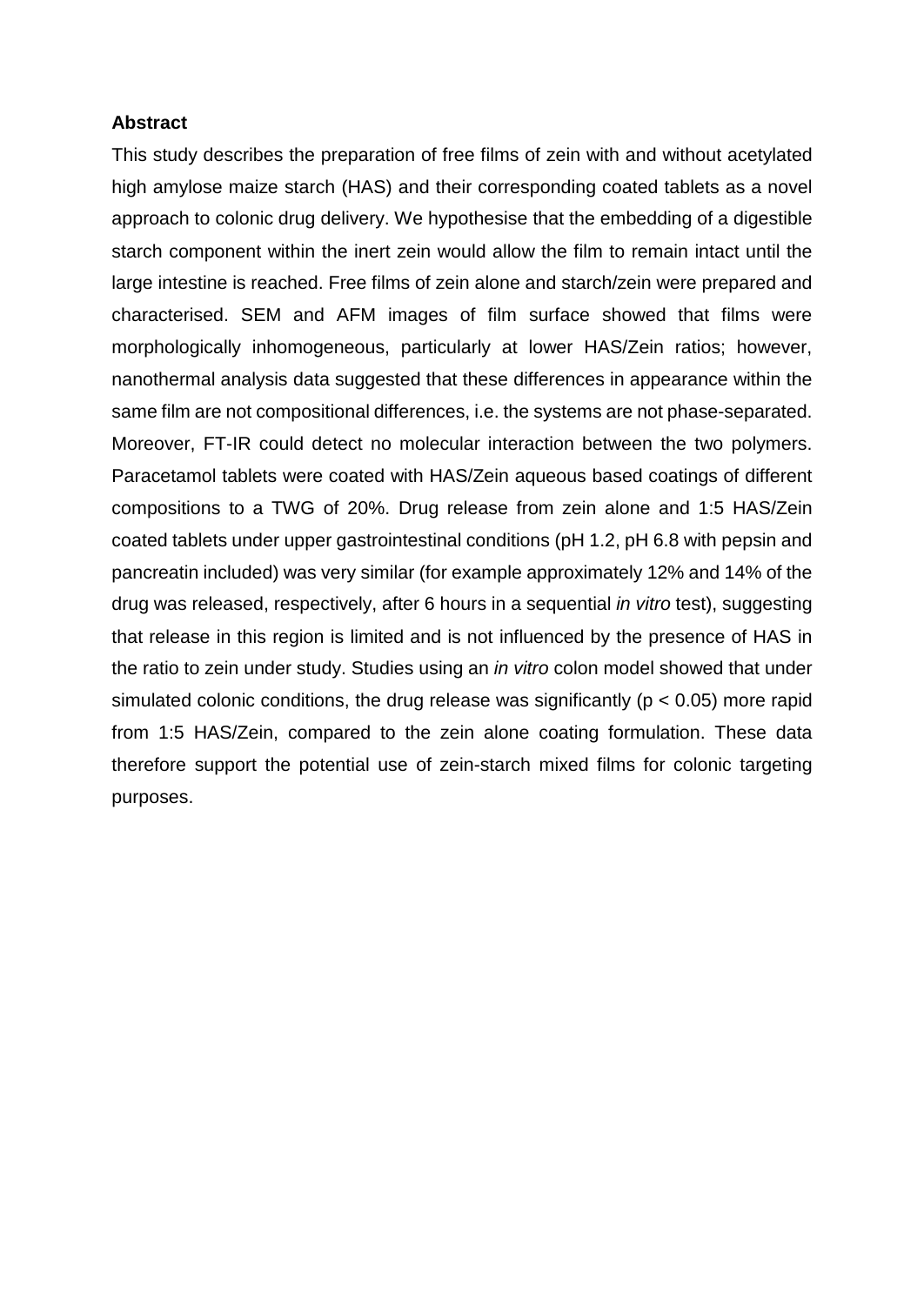#### **1. Introduction**

Zein is the major storage protein of corn (Shukla and Cheryan, 2001), and constitutes 44-79% of the endospermic protein content (Lawton, 2002). It is composed of a mixture of different peptides that can be classified on the basis of their solubility and molecular weight into α (19 and 22 kDa),  $\beta$  (17-18 kDa), y (16 and 27 kDa) and δ (10 kDa) zeins (Esen, 1986). Among these, α-Zein accounts for 75-85% of the total zein and γ-zein is the next most abundant fraction and accounts for approximately 20% of the total. Zein is particularly rich in hydrophobic amino acids, but deficient in polar or ionisable amino acids (Gianazza et al., 1977; Righetti et al., 1977; Shukla and Cheryan, 2001); it is biodegradable and biocompatible (Dong et al., 2004) and has generally recognized as safe (GRAS) status. Based on its amino acid constitution, zein is recognized for being soluble in aqueous alcohol solutions but not in water (Swallen, 1941). Indeed, its ability to form tough, glossy and hydrophobic coatings has been widely explored in food industry (Bai et al., 2003; Gennadios and Weller, 1990; Weller et al., 1998), while it has also been investigated for its potential use as a pharmaceutical excipient in encapsulation (Katayama and Kanke, 1992; Wang et al., 2005) and coating processes (Beck et al., 1996; O'Donnell et al., 1997; Winters and Deardorff, 1958). For an overview on the uses of zein as an excipient for oral solid dosage forms, readers are referred to Berardi et al. (2018).

Here we investigate the potential use of zein as a colonic delivery excipient. There has been considerable interest in colon targeting as this region of the gastrointestinal tract can be liable to many pathological conditions such as Crohn's disease, ulcerative colitis and carcinomas. Colon-specific drug delivery may not only treat local disorders but may also reduce the administered doses and associated systemic side effects (Leopold, 2001). Colonic delivery of bioactives is also valuable for manipulation of the gut microbiota which is now known to play a critical role in our health and disease. Such delivery can be achieved by using polymeric coatings that are resistant to digestion in the upper gastrointestinal tract (GIT) yet are selectively degraded by the colonic microbiota (Basit, 2005). The use of naturally available polysaccharides, such as glassy amylose (McConnell et al., 2007; Siew et al., 2004), high amylose maize starch (Freire et al., 2010, 2009b), starch derivatives (Karrout et al., 2011, 2010, 2009), chitosan (Fan et al., 2009; He et al., 2009) and pectin (He et al., 2008; Wakerly et al., 1997) has been reported for this application. However, these materials are hydrophilic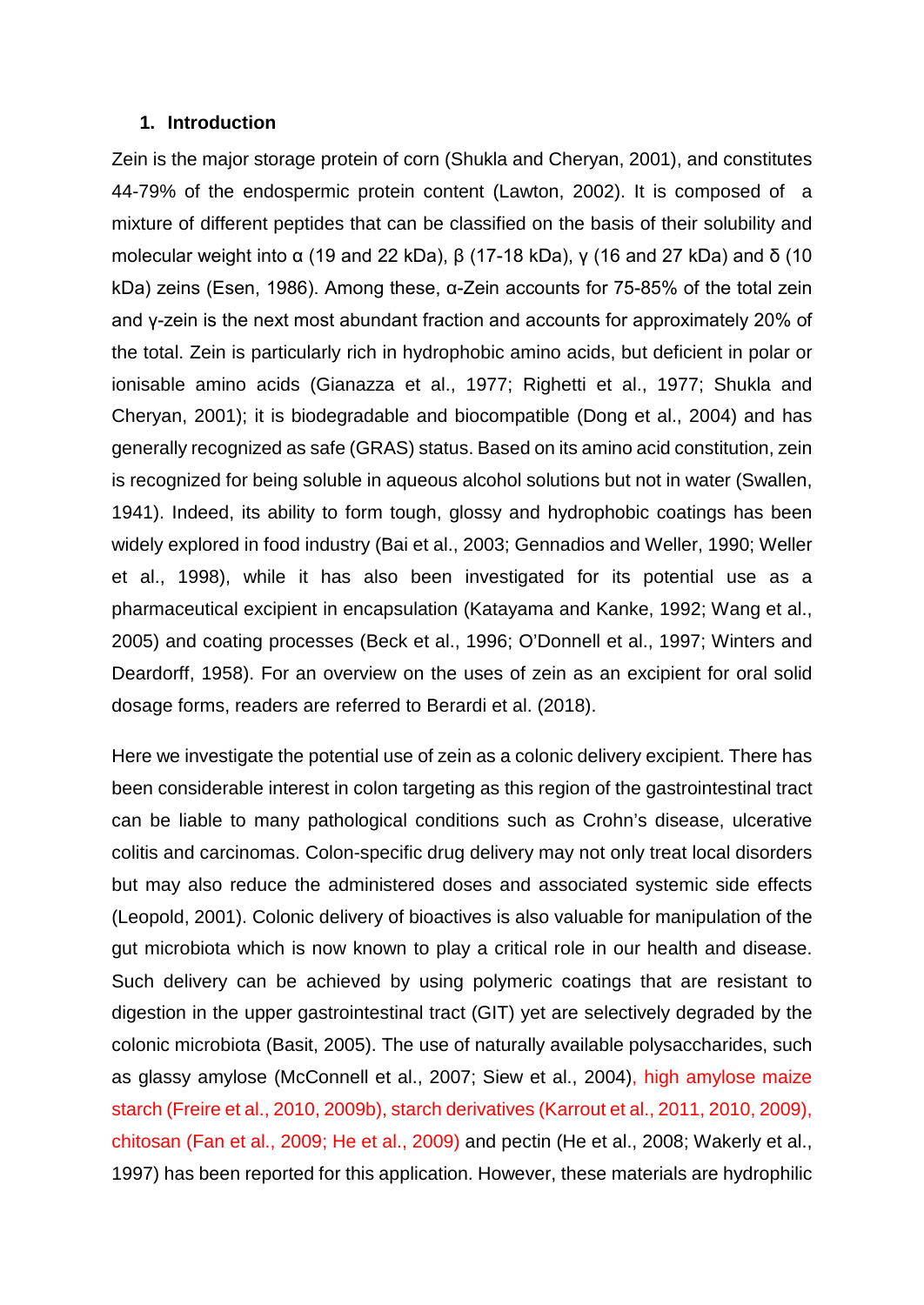in nature, which makes them either soluble or swellable in aqueous gastrointestinal environments, potentially resulting in drug release prior to the target region being reached by the dosage form. To limit this problem, these excipients have been mixed with water-insoluble polymers, such as ethyl cellulose, as reported by Liu et al. (2003) and Freire et al. (2009a, 2009b). Thus, it has been suggested that the water-insoluble zein could represent a valuable alternative to ethyl cellulose as a film-forming polymer for colonic delivery (Liu et al, 2006; Tang et al, 2015).

This study aims to demonstrate the feasibility of using zein and high amylose starch/zein mixed coatings in colon-targetted drug delivery systems via assessment of their resistance to release in the upper GI tract. It has been found that heat treatment of high amylose starch generates a retrograded form that is more resistant to pancreatic α-amylases, yet susceptible to those present in the colon (Freire et al., 2009a). In this study, free films of heat treated acetylated high amylose maize starch (HAS) and zein were prepared and characterized using a range of techniques including scanning electron microscopy (SEM), atomic force microscopy (AFM), nanothermal analysis (n-TA), and Fourier-transform infrared (FT-IR). In particular, the miscibility of the films is assessed as this is integral to the release properties. Paracetamol-loaded tablets were film coated with zein alone and HAS/zein aqueous dispersions and the drug release was assessed in simulated gastric and intestinal fluids with pepsin and pancreatin enzymes, respectively. In this manner it is intended that the ability of zein films to prevent or reduce drug release within the upper intestinal tract will be evaluated. Finally, drug release was assessed under simulated colonic conditions using a batch culture fermentation system, inoculated with human faecal bacteria.

#### **2. Materials and Methods**

#### *2.1 Materials*

Zein from maize (Z3625) was obtained from Sigma-Aldrich (Germany) and used as received. This product was plasticized with polyethylene glycol 400 (Sigma Aldrich, UK). Acetylated high amylose maize starch (HAS) with a minimum degree of substitution (DS) of 0.06 was obtained from Roquette (Italy) and used as received. The amylose content of this starch is 51%.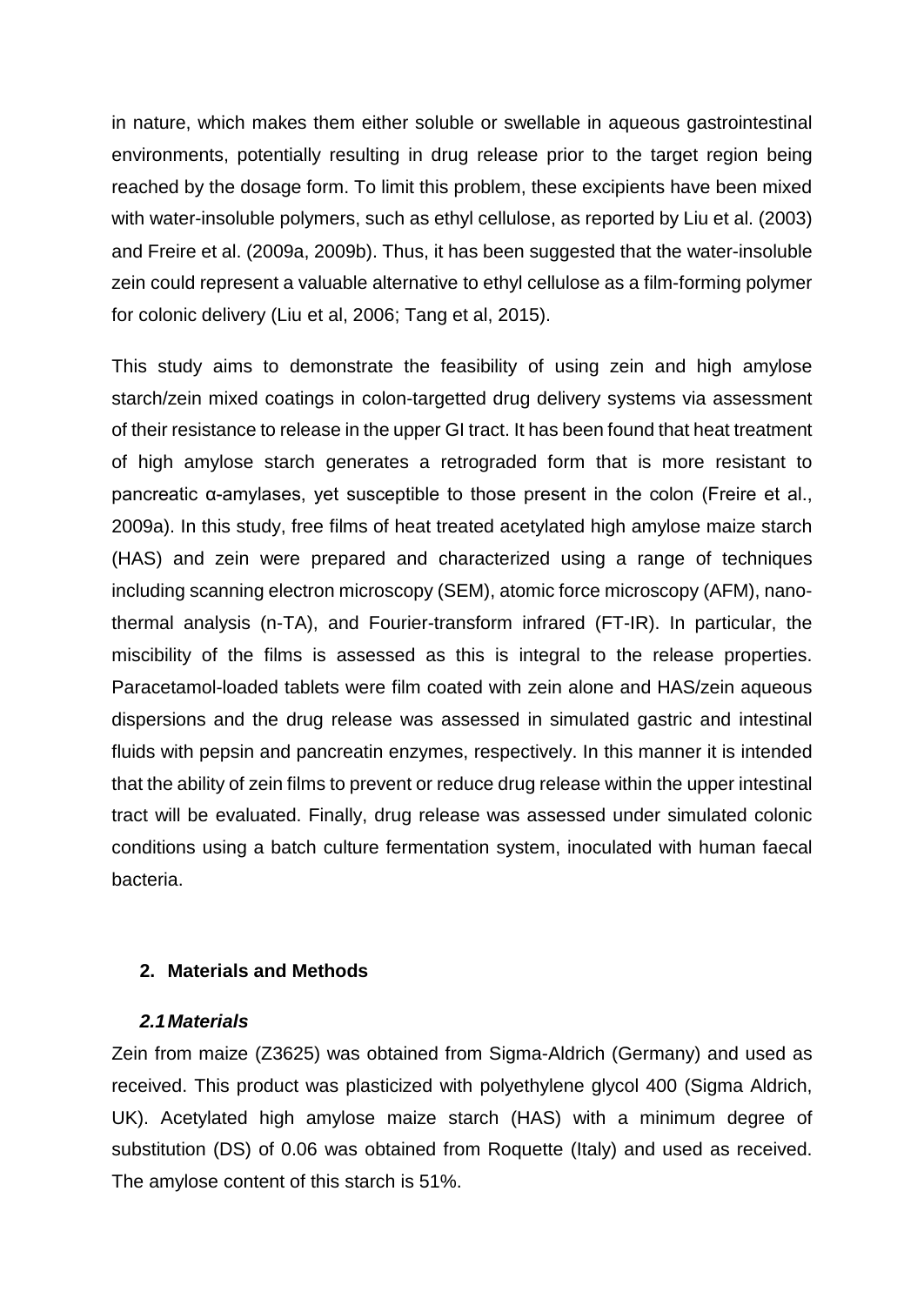The model drug, paracetamol was obtained from Alfa Aesar (UK) and was used as received. Avicel PH 301 was obtained from FMC BioPolymer (UK). Anhydrous calcium phosphate dibasic of 97% purity was purchased from Acros Organics (USA). Polyvinylpyrrolidone K30 (PVP K30) and magnesium stearate were purchased from Aldrich (UK). Partially Gelatinized Starch (Pre-gelatinised starch) was purchased from Colorcon (UK) as the grade Starch 1500. All excipients were used as received. Pepsin from porcine gastric mucosa and pancreatin from porcine pancreas were supplied by Sigma (UK).

#### *2.2 Preparation of Zein and Starch–Zein Aqueous Dispersions*

Aqueous zein dispersions (10% w/w) were prepared by a precipitation method described by Li et al. (Li et al., 2010). The dispersion was plasticized with 30% (w/w) polyethylene glycol 400 (PEG 400) corresponding to the dry weight of zein. In order to prepare starch-zein dispersions, an aqueous dispersion of acetylated high amylose maize starch (HAS) was prepared by dispersing 3 g of HAS in 20 mL water, and heating to 80  $\pm$  5 °C for 30 minutes, based on the method proposed by Freire et al. (Freire et al., 2009a). The HAS dispersion was allowed to cool down and then mixed with the pre-plasticized aqueous zein dispersion. Mixing using a magnetic stirrer was continued overnight to ensure complete dispersion of the two polymers. HAS–Zein dispersions were prepared in 1:3, 1:5 and 1:7 ratios, corresponding to the dry weight of both polymers. Zein (alone) dispersions were prepared by admixing the preplasticized aqueous zein dispersion with distilled water (same volume as used for the preparation of the HAS-Zein dispersions) overnight using a magnetic stirrer.

#### *2.3 Preparation of Free Films*

Zein alone, HAS alone and HAS/Zein dispersions were prepared as described in Section 2.2. Free films were prepared by a casting/solvent evaporation technique, as described in the work of Gillgren et al. (Gillgren et al., 2009). The aqueous dispersions (9 g each) were poured onto 90 mm plastic petri dishes and dried in an oven at 45  $\pm$ 5 °C for 24 hours. After drying, the films were stored in a desiccator over  $P_2O_5$  (0 % RH) at room temperature for subsequent studies.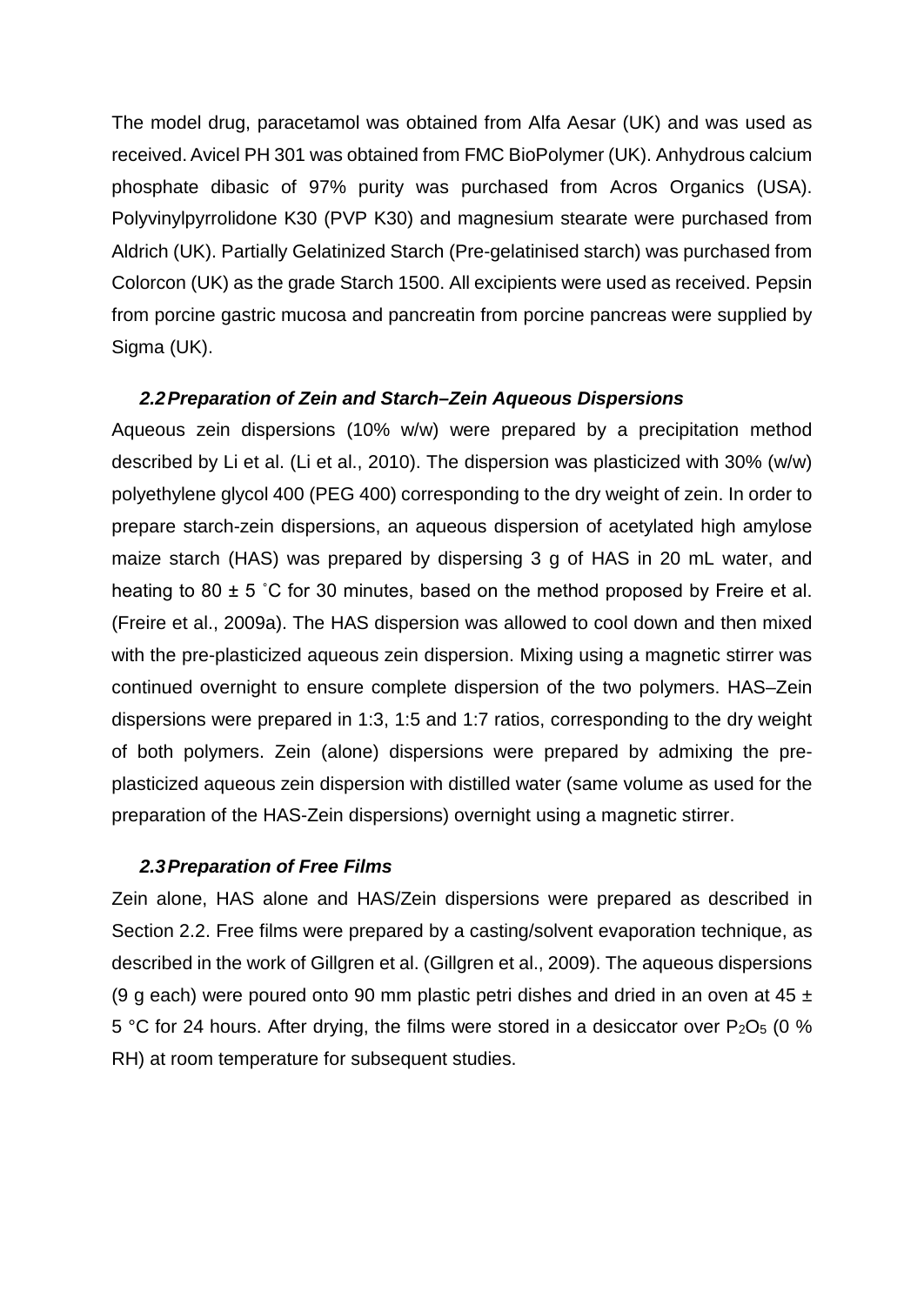#### *2.4 Characterization of Free Films*

#### *2.4.1 Scanning Electron Microscopy (SEM)*

The surface morphology of zein alone and HAS/Zein free films as well as morphology of coated tablets were studied using SEM. Samples were mounted onto stubs using double-sided tape and were gold coated by a Polaron SC7640 sputter gold coater manufactured by Quorum Technologies (UK). The thickness of the gold coating was about 15 nm. The imaging process was performed in a high vacuum environment with a JEOL JSM5900 LV SEM (Japan), mounted with a tungsten filament with an acceleration voltage of 5-20 kV.

#### *2.4.2 Nano-Localized Thermal Analysis (n-LTA)*

Topographic images were acquired with a Caliber atomic force microscope (AFM) from Bruker AFM (UK) equipped with an AN-200 Thermalever probe from Anasys instruments (USA). The scan area for all AFM images was 50 µm x 50 µm with a resolution of 512 pixels and a scan rate of 0.5 Hz. Localized thermal analysis was carried out using the same system as described above but equipped with a nanoTA2 controller (Anasys Instruments, USA). A typical measurement is carried out by generating a topographical image of the film surface using the AFM and then selecting a point on the surface for interrogation. A voltage is then applied to the probe by the nanoTA2 controller and the deflection of the probe monitored. As the probe heats the material directly beneath the probe, the material expands, forcing an upward deflection of the probe. As the temperature reaches a thermal transition such as a melting point, the material softens and the probe penetrates into the surface. At this point the temperature profile is stopped and the probe retracted. Measurements were carried over a range of room temperature to 200 °C at a heating rate of 10 °C/s.

#### *2.4.3 Attenuated Total Reflectance Fourier Transform Infra-Red (ATR-FTIR)*

Fourier-transform infrared (FTIR) measurements were carried out in attenuated total reflectance (ATR) mode. The infrared spectra of the samples were collected using a Bruker IFS 66/S spectrophotometer (Bruker Optics Ltd., UK), fitted with a Golden Gate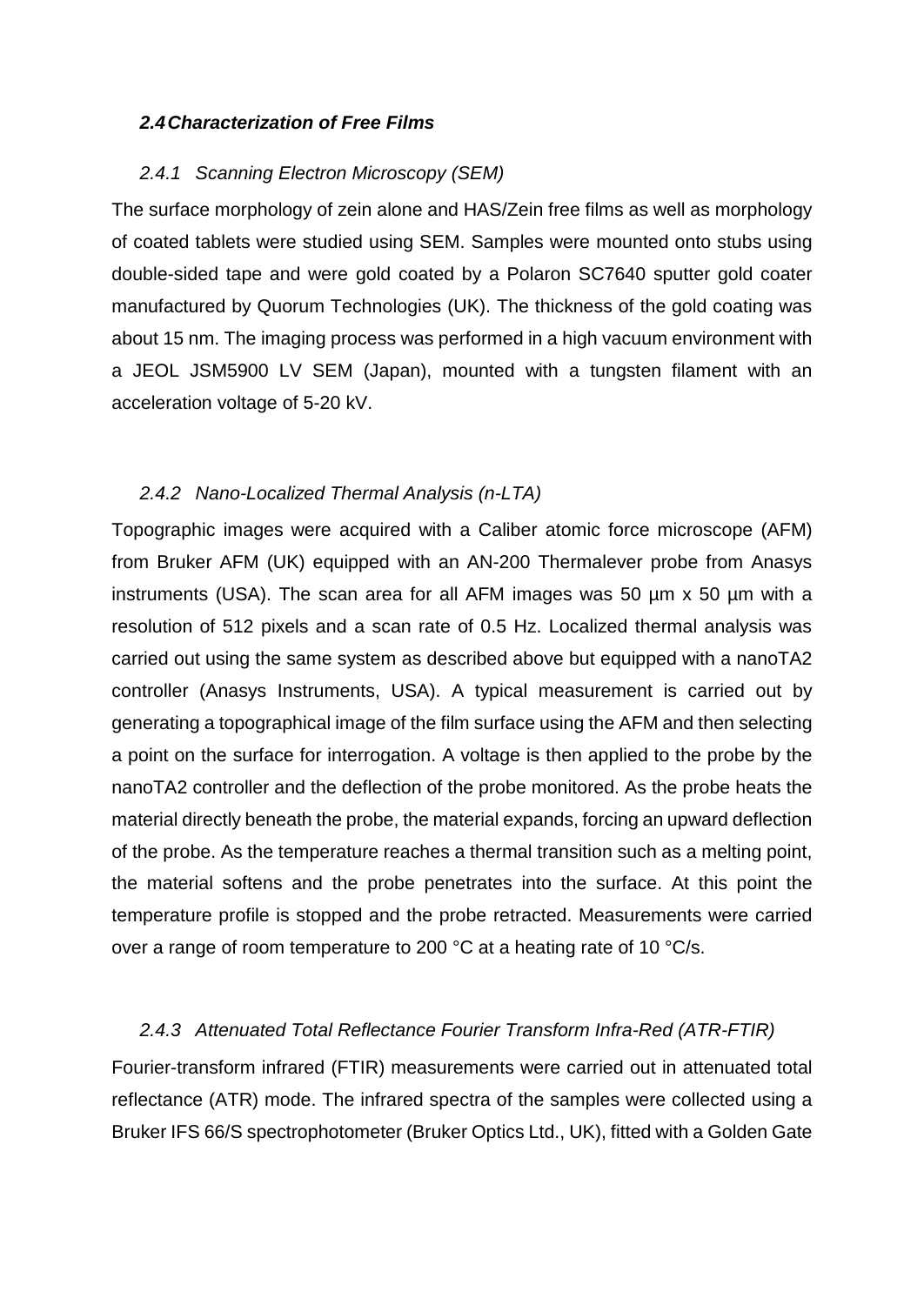ATR accessory from Specac Ltd. (UK). Measurements were carried out over a spectral range of 4,000 to 550 cm<sup>-1</sup> with a total of 16 scans acquired at a resolution of 4 cm<sup>-1</sup>.

#### *2.5 Preparation and Film Coating of Paracetamol-Loaded Tablets*

The formulation was produced via wet granulation as described in Table 1. The granules were loaded onto a Manesty E-2 single station tablet press (Manesty Machines Ltd., UK) and were compressed using round 7 mm diameter plain, normal concave punches. Tablet specifications tests including weight uniformity, content uniformity and tablet thickness were determined (Table 1). Hardness was measured using an Erweka TBH 28 hardness tester (Germany) and friability was determined using Erweka TAR friabilator (Germany) at 100 rotations. The disintegration time was measured in distilled water and in 0.1 M HCl at  $37 \pm 0.5$  °C in a Copley DTG 2000 apparatus using disks (UK).

Coating was performed on ten tablets batches using a top-spray fluidized-bed coater (Mini Coater/Drier 2, Caleva Process Solutions Ltd, UK). The coating was carried out in a bed temperature of 45 °C, atomization pressure of 0.7 bar, pump rate of 1.09 rpm and fan speed of 13 to 13.5 m/s. A drying stage was incorporated into the process by turning off the spray and keeping the coated tablets at the same bed temperature for 15 minutes. The tablets were then cured in an oven for 10 hours at 45 °C. The film thickness is expressed in terms of the percentage total weight gain (TWG), and tablets with a TWG of 20% were obtained.

#### *2.6 In Vitro Drug Release Studies*

Dissolution studies were carried out on a Copley CIS 8000 dissolution bath (Copley Scientific, UK) with a rotation speed of 50 rpm according to the BP Apparatus I basket method. The tests were performed in 900 mL of freshly prepared simulated gastric fluid (SGF, 2 g L<sup>-1</sup> NaCl, 3.2 g L<sup>-1</sup> pepsin, 80 mL L<sup>-1</sup> 1M HCl (BP 2011)) pH 1.2 for 2 hours at 37  $\pm$  0.5 °C, followed by 6 hours in freshly prepared simulated intestinal fluid (SIF, 6.8 g L<sup>-1</sup> KH<sub>2</sub>HPO<sub>4</sub>, 10 g L<sup>-1</sup> pancreatin, 77 mL L<sup>-1</sup> 0.2 M NaOH (BP 2011)) pH 6.8. Samples of 10 mL were withdrawn at predetermined times, filtered through a 0.2 μm membrane filter (Sartorius Stedim Biotech GmbH, Germany) and replaced with an equivalent volume of fresh medium. The paracetamol concentration was determined spectrophotometrically (Lambda XLS UV/VIS, Perkin-Elmer, USA) at a wavelength of 243 nm and with reference to an appropriate standard curve. Samples that contained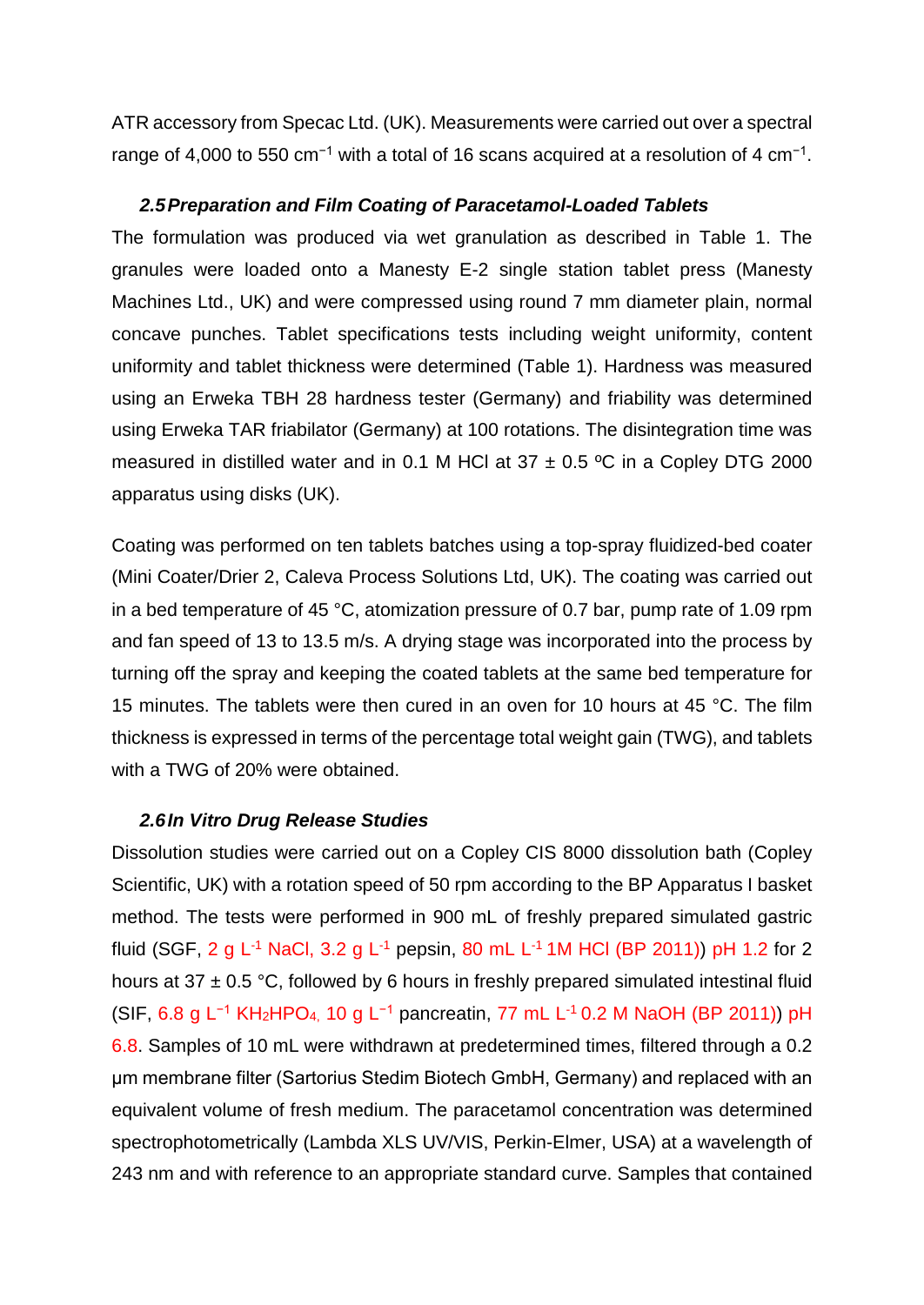the pancreatic digestive enzymes were centrifuged at 13,000 rpm for 30 minutes prior to filtration and UV measurements. The dissolution studies were carried out in triplicate and the average drug release  $\pm$  SD was calculated.

#### *2.7 Batch Culture Fermentation studies*

Drug release from the tablets was also assessed under simulated colonic conditions using a batch fermentation system. Fermenters consisted of glass bottles, fitted with the standard dissolution baskets and a magnetic stirrer. The vessels were filled with prereduced basal culture medium, prepared based on work of Hughes et al. (Hughes et al., 2008). This medium contained per litre: 2 g peptone water (Oxoid Ltd., UK), 2 g yeast extract (Oxoid), 0.1 g NaCl, 0.04 g K<sub>2</sub>HPO<sub>4</sub>, 0.01 g MgSO<sub>4</sub>.7H<sub>2</sub>O, 0.01 g CaCl2.6H2O, 2 g NaHCO3, 0.005 g haemin (Sigma), 0.5 g L-cysteine HCl (Sigma), 0.5 g bile salts (Oxoid), 2 mL Tween 80, 10 μL vitamin K (Sigma), and 4 mL of 0.025% (w/v) resazurin solution. The fermenters were then inoculated with a 10% (w/w) faecal slurry which was prepared by homogenizing fresh human faeces and prereduced phosphate-buffered saline (PBS 8 g L<sup>-1</sup> NaCl, 0.2 g L<sup>-1</sup> KCl, 1.15 g L<sup>-1</sup> Na<sub>2</sub>HPO<sub>4</sub>, and 0.2 g L<sup>-1</sup> KH<sub>2</sub>HPO<sub>4</sub>) pH 7.3, in a Stomacher 400 (Seward, UK) at 230 rpm for 45 s. Unhomogenized fibrous material was removed by filtration through filter bags (Stomacher® lab system, BA6141/STR bag filters made for Seward LTd.). The final pH was adjusted to 6.8. The tablets were placed in the dissolution baskets, then introduced into 100-mL batch culture fermenters and stirred using a magnetic flea at 100 rpm for 24 hours. All additions, inoculations and incubations were carried out inside an anaerobic cabinet (10% H<sub>2</sub>, 10% CO<sub>2</sub>, and 80% N<sub>2</sub>) at 37 °C. Control experiments using autoclaved faecal sample (i.e. dead bacterial cells and no enzymatic activity) were run on a subsequent day. Experiments were conducted in triplicate.

One-mL samples were removed at predetermined times over a 24-hour period, centrifuged at 14,000 rpm for 10 minutes, and filtered through 0.2 µ m filters prior to analysis for paracetamol by high-performance liquid chromatography (HPLC; Dionex, UK). The mobile phase consisted of acetonitrile (MeCN)-water (25:75 v/v) adjusted to pH 2.5 with phosphoric acid and pumped at 1.7 mL.min<sup>-1</sup> through a C18, 5 µm, 250 x 4.6 mm column (Phenomenex, UK). UV detection was carried out at 245 nm.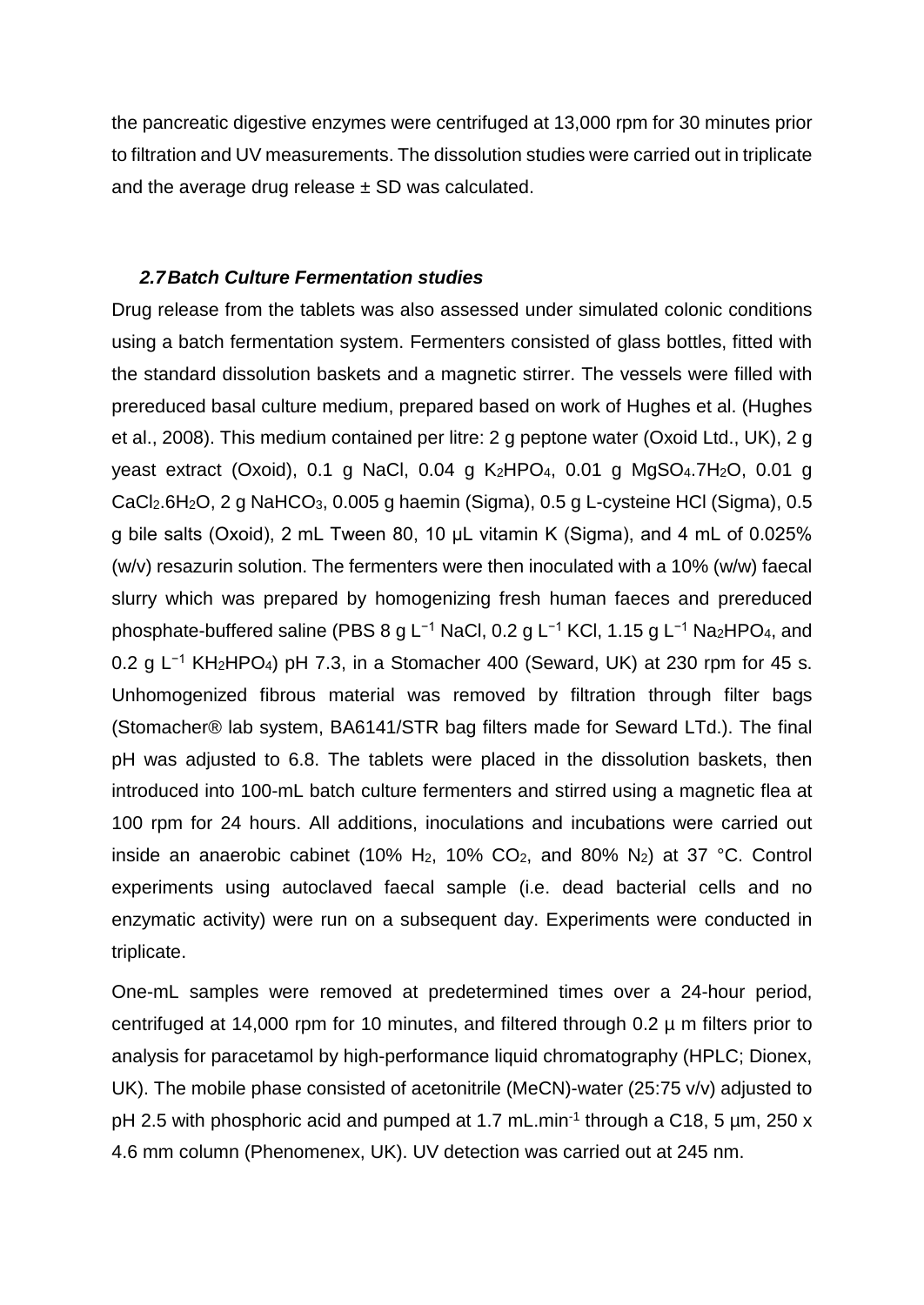#### **3. Results and Discussion**

#### *3.1 Characterization of Free Films*

SEM and AFM images of the surfaces of the free films were obtained to gain information regarding the miscibility of the two polymers and overall quality of the films. SEM images of the surfaces obtained using different HAS and zein ratios (w/w) are presented in Figure 1. The acetylated high amylose maize starch (HAS) alone film (Figure 1a) showed granular structures of non-uniform architecture. The swelling of starch granules upon heat treatment at 80 °C, as reported by Freire et al. (Freire et al., 2009a) could possibly explain the formation of these granular structures; the same group (Freire et al., 2009b) reported similar results using a starch type with approximately the same amylose content to the one used in this study. The authors stated that despite the intense swelling of starch granules, most of the granules did not burst and formed aggregates at the surface of the free films. The zein alone film (Figure 1b) had a compact surface made up of smaller spherical particles. Similar structures were observed by Li et al. (Li et al., 2010). The 1:7 and 1:5 HAS/Zein films (Figure 1c and d) showed a smooth surface along with some spherical features similar to those observed with zein alone films. The 1:3 HAS/Zein film had a smooth and homogenous surface (Figure 1e), in contrast to that observed with films of lower HAS/Zein ratios. These images therefore suggest that a more homogenous dispersion of the two phases occurred at higher HAS/Zein ratios. This may be associated with the adhesion between zein and starch as proposed by Habeych et al. (Habeych et al., 2008), who suggested that increasing zein concentration promoted poorer adhesion between the components, which is in keeping with the observations made here.

AFM topographic images were also acquired to identify surface features of the films (Figure 2\_A), and were in alignment with the SEM images (Figure 1). HAS alone free film exhibited large circular features, similar to those seen in SEM images, while the surface of zein alone film was made up of smaller spherical particles. This is in agreement with Li et al. (Li et al., 2010) who reported that the plasticized zein films prepared from aqueous dispersion were more compact, smoother and composed of smaller colloidal particles compared to the plasticized films prepared form organic solutions. HAS/Zein films showed different structural patterns which were intermediate between the features displayed by the single components and were dependent on the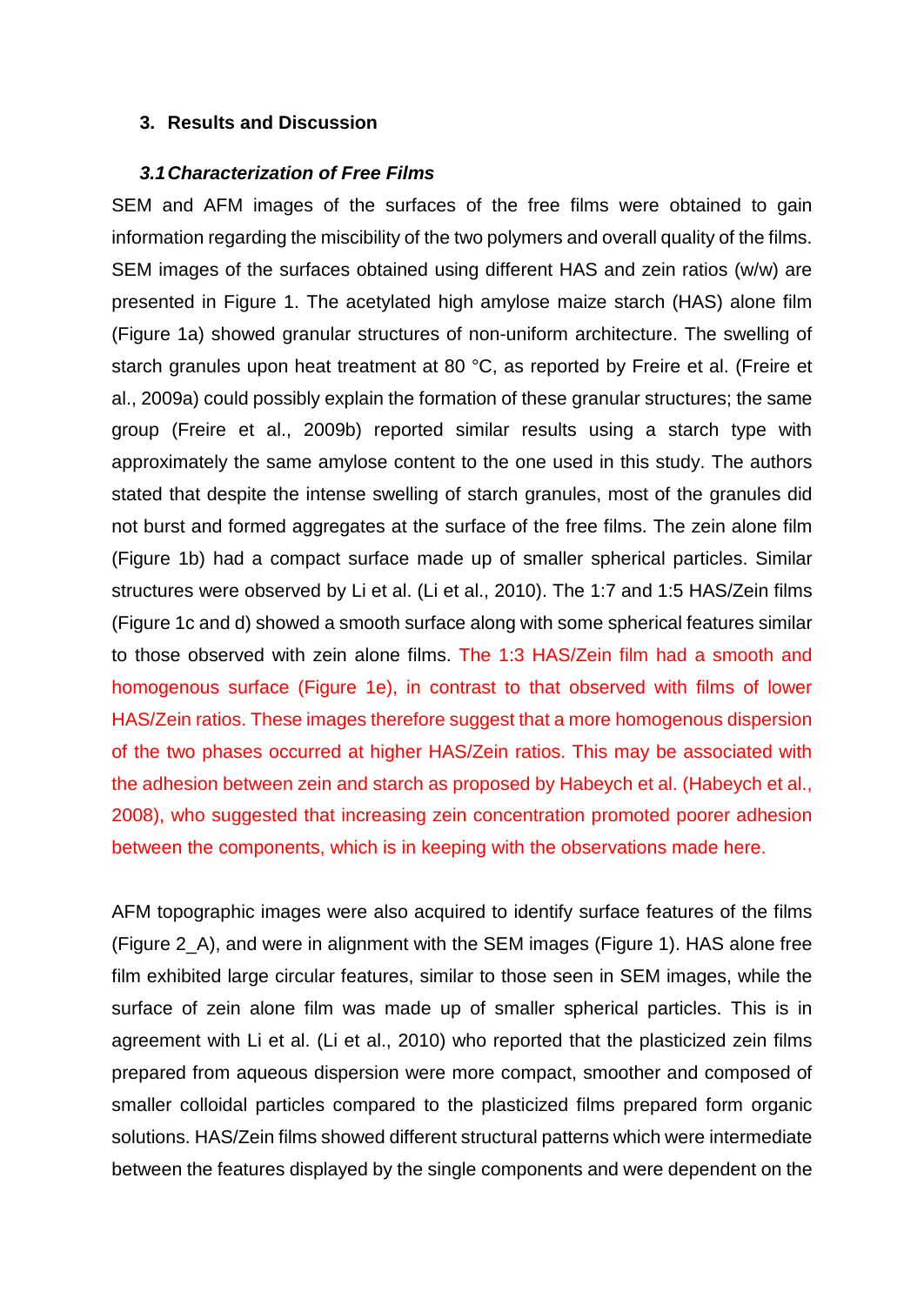HAS/Zein ratio of the film. Films having the lowest HAS/Zein ratio, i.e. 1:7 showed mainly spherical particles. Films with the highest ratio, i.e. 1:3 had the smoothest surface (height difference = 400 nm) and those of 1:5 ratio were made up of spherical particles along with smoother areas. Again, these results might suggest a poor adhesion between the two polymers at lower HAS/Zein ratios compared to the higher ratios.

To determine the nature of the different structures observed in the topographic images of the film surface, single point LTA measurements were carried out at various locations on the film surface. This technique consists of the application of a heated nanoprobe onto a surface and the measurement of the position of the probe as a function of temperature; more details can be found in (Craig et al., 2002). Each individual measurement has a scale of scrutiny of circa 500nm by 500nm. Figure 2\_B shows the corresponding LTA responses. Whilst HAS alone films showed no measurable transitions up to degradation (and hence is not included in Figure 2B), zein alone films were relatively consistent with softening occurring at 75.7  $\pm$  5.3 °C; this softening temperature is related to the glass transition of zein. HAS/Zein films of 1:7, 1:5 and 1:3 ratios showed a trend whereby one softening point, in most cases, was detected at circa 115.7  $\pm$  3.8, 135.9  $\pm$  6.6 and 142.2  $\pm$  10.4 °C, respectively. It is worth noting that although the topographic images of film surface were inhomogeneous, particularly at lower HAS/Zein ratios, only one softening transition was detected in the corresponding LTA measurements. Chanvrier et al. (Chanvrier et al., 2005) reported that although starch and zein are immiscible, only one thermal transition was detected, possibly because the peaks due to the main relaxation of starch and zein were superimposed. Indeed, Chanvrier et al. (Chanvrier et al., 2006) found that starch and zein have similar Tg values and thus deduced that the transitions measured on the starch-zein blends corresponds to the superimposition of the glass transition of each component. However, it should be also noted that the softening temperature detected by LTA increased with increasing the HAS/Zein ratio, i.e. with the addition of starch. This type of behaviour might indicate that some physical interactions between zein particles and starch granules occurred at the interaction surface between the components. This result is not in keeping with the findings of (Chanvrier et al., 2006; Corradini et al., 2007) , where the transition temperatures of immiscible blends remained nearly constant for all starch-zein ratios. This may reflect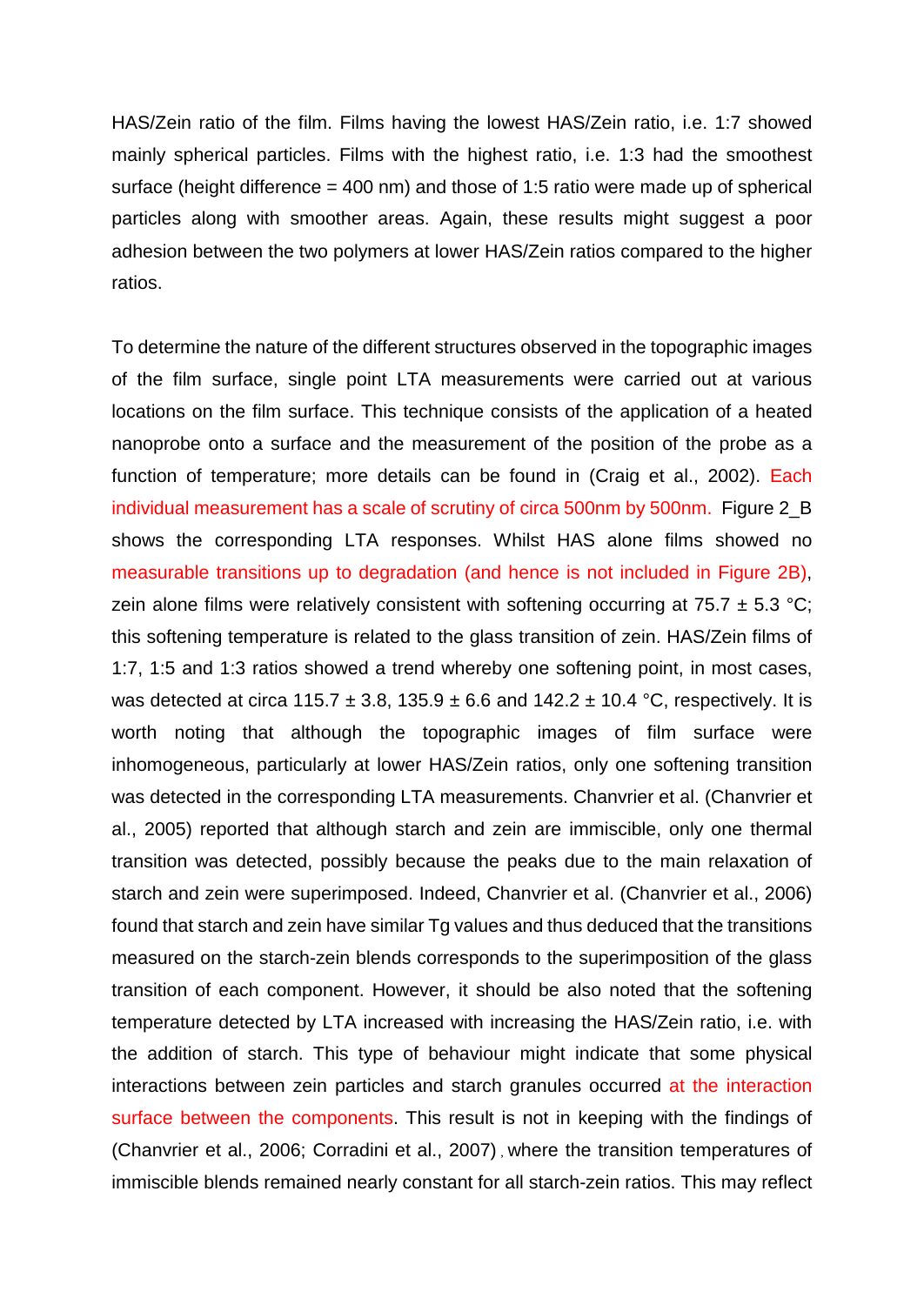the differing nature of the measurements; nanothermal analysis measures the temperature of physical softening rather than the associated thermodynamic event, hence the differences may reflect the manner in which the starch is altering the thermomechanical properties of the films.

Moreover, FT-IR spectra of the mixed films with various HAS/Zein ratios were obtained in the spectral region of 4000 to 500  $cm^{-1}$  to investigate any possible interactions between the two polymers (Figure 3); HAS alone and zein alone films were scanned for comparison. The FTIR spectrum of zein protein consists of the typical protein bands including amide I from 1750 to 1600 cm<sup>-1</sup> and amide II from 1500 to 1400 cm<sup>-1</sup> (Forato et al., 2003). HAS alone film showed distinct peaks at 1005 cm-1, 1080 cm-1 and 1153  $cm<sup>-1</sup>$  in addition to a small peak at 1240  $cm<sup>-1</sup>$  which is typical of acetylated starches. No spectra of the mixed HAS/Zein films, regardless of the ratio, exhibited any significant shifts in the amide I and II peaks and no new peaks could be detected even at the highest HAS content, suggesting a lack of chemical interaction between the two polymers.

Overall, SEM and AFM images indicate that starch/zein films were morphologically inhomogeneous, particularly at lower starch/zein ratios. However, the NTA measurements did not indicate distinct transition populations, a characteristic of systems that are homogeneous at the scale of scrutiny (circa 500nm by 500nm) hence at least some of the topographic inhomogeneity noted may reflect architectural rather than compositional distribution. It is also interesting to note the increase in the measured softening temperature as the HAS/Zein ratio increased, reflecting the changes in thermoresponsive behaviour as the composition is altered. This again is a typical characteristic of blended systems.

### *3.2 Paracetamol Release Profile from Tablets Film Coated with Starch-Zein Dispersions*

#### *3.2.1 Effect of Starch to Zein Ratio on Paracetamol Release*

Paracetamol tablets were coated with HAS/Zein aqueous based coatings of different compositions to a TWG of 20%. The effect of starch to zein ratio on paracetamol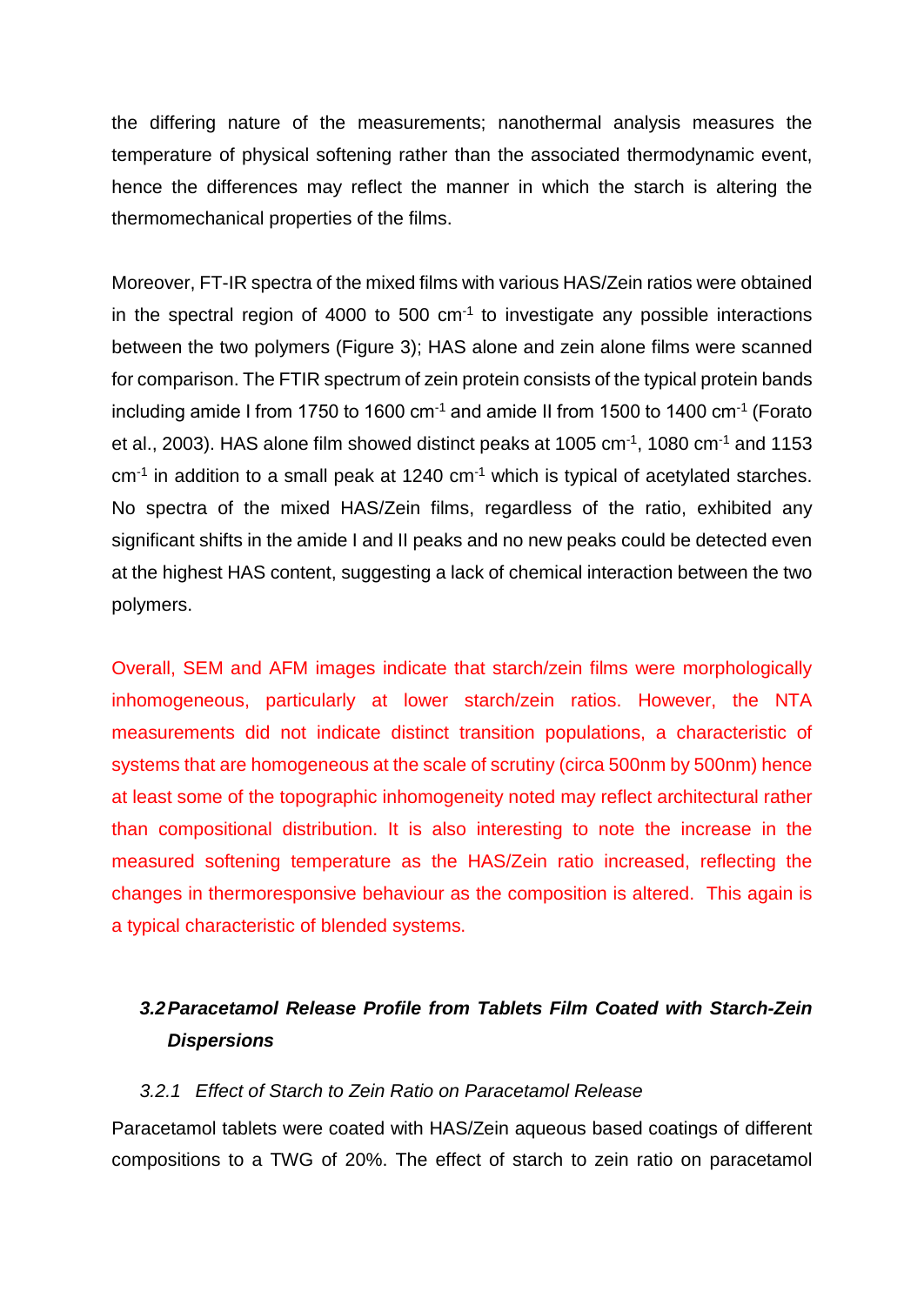release is shown in Figure 4. The test was carried out under acidic conditions in order to maximally challenge the formulation, as the dibasic calcium phosphate within the tablet core is soluble in dilute acids, potentially exerting an osmotic pressure against the coating after dissolution of (at least part of) the tablet core. Drug release from zein alone and 1:5 HAS/Zein coatings was comparable. Increasing the starch content in film coatings increased the drug release rate and extent in comparison to coatings with no or less starch. We suggest that the drug release through zein-based coatings occurs mainly via diffusion and increasing the hydrophilic content in the water insoluble film coat will influence the drug release. The swelling of starch in aqueous environments will disrupt the structure of the film and create aqueous channels through which more drug release can occur (Siew et al., 2000). The results of drug release also suggest that the water insoluble zein domains could control the swelling of starch only at lower starch concentration, whereas rupture of the film coating occurred at the higher ratio, i.e. 1:3. Similarly, reducing the coating thickness of the 1:5 HAS/Zein ratio to a TWG of 10% resulted in film rupture and premature drug release in the upper GIT (Figure S1). Thus, formulations with 1:5 HAS/Zein ratio coated to a TWG of 20% were used for further investigations.

#### *3.2.2 Paracetamol Release in Simulated Gastric and Intestinal Fluids*

A key requirement of a colonic-targetted drug delivery system is to minimize early drug release in the upper gastrointestinal tract (Basit, 2005). To investigate this, zein alone and 1:5 HAS/Zein coated tablets were tested in conditions simulating the stomach and the small intestine. The drug release profiles from zein alone and 1:5 HAS/Zein coated formulations in simulated gastric fluid with pepsin (SGF with pepsin) for 2 hours and subsequently in simulated intestinal fluid with pancreatin (SIF with pancreatin) for a further 6 hours are shown in Figure 5. Approximately, 12% and 14% of the drug was released after 6 hours, respectively. The release profile of HAS/Zein based coatings was very similar to that of zein alone, suggesting that the starch present in the films is resistant to digestion by the enzymes present in SGF and SIF, at least over this test duration chosen to reflect the average transit time of solid dosage forms in the stomach (2 hours) and small intestine (4 hours) (Yang, 2008).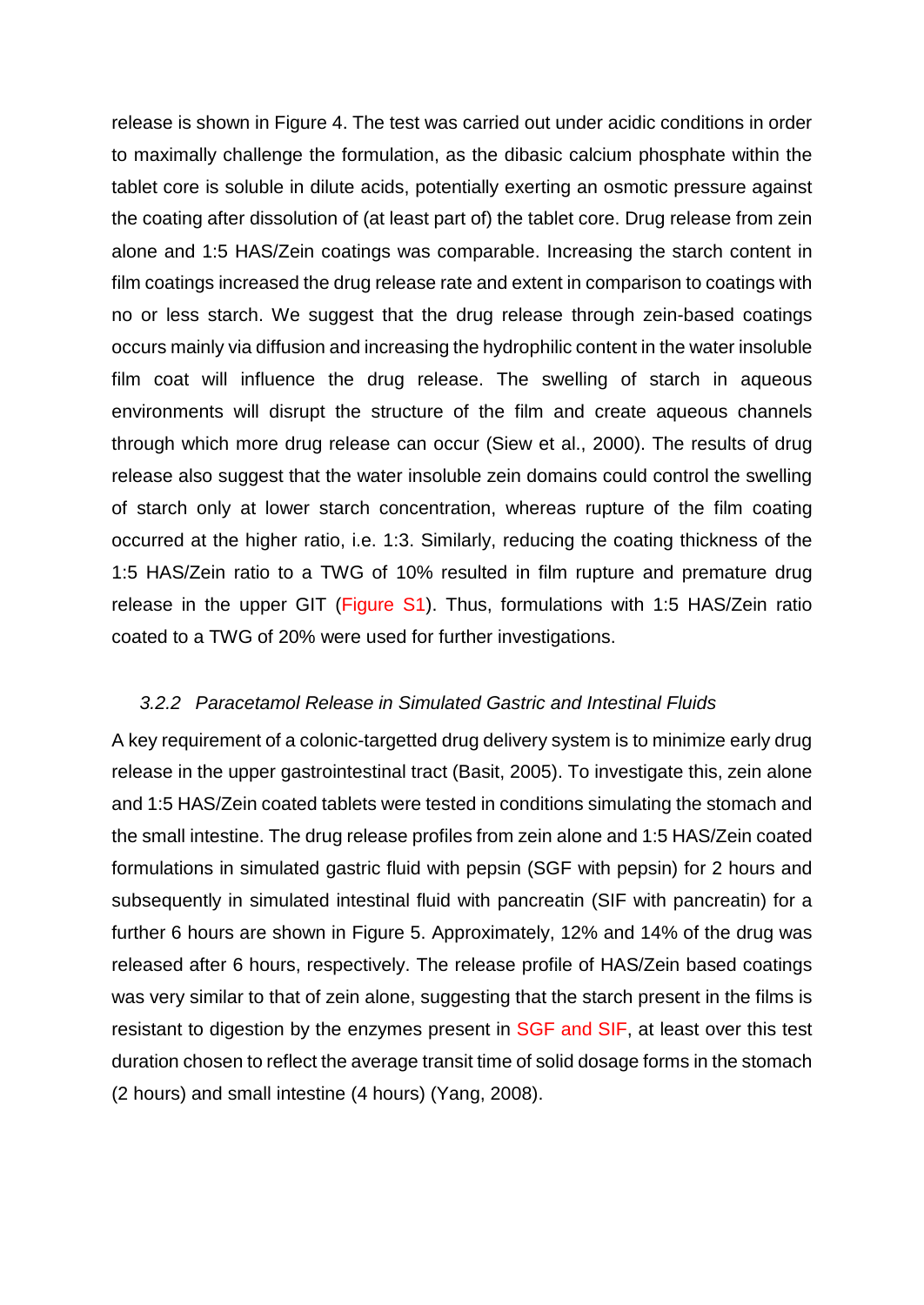The values of % drug release obtained here were comparable to those obtained with pectin/zein complex hydrogel beads in environments similar to the stomach and small intestines (Liu et al., 2006). However, these values were higher in comparison to those obtained for ethyl cellulose-based films (Freire et al., 2009b; Siew et al., 2000). This difference could be explained by the fact that although zein, like ethyl cellulose, is water insoluble, it swells in the presence of an aqueous medium (Berardi et al., 2017a, 2017b), thus increasing the porosity and permeability of the coating. The difference in release can also be attributed to differences in the formulation of the core substrate and drug used. Nevertheless, the drug release under conditions simulating the upper GIT suggests that high amylose maize starch-based films can be used potentially for colon-specific delivery.

## *3.2.3 Paracetamol Release in Simulated Colonic Fluids Using a Batch Culture Fermentation System*

The dissolution testing explained above provided information about the resistance of the coating to drug release under conditions resembling those of the upper gastrointestinal tract. In this section, the susceptibility of pseudolatex-based zein alone and HAS/Zein coatings to digestion by the colonic microbiota was investigated using a batch culture fermentation system inoculated with human faecal bacteria. Figure 6 shows the paracetamol release from zein alone and 1:5 HAS/zein coated tablets under colonic (with faecal content) and control (with autoclaved faecal content) conditions.

For both formulations, the drug release in simulated colonic conditions (solid-lines) was greater than in the control conditions (dashed-lines), indicating that both systems are being subjected to digestion by the gut microbiota. It is interesting to note the following. Firstly, the difference in profiles between the zein alone and the HSA/zein coated systems was greater for the batch culture fermentation system than for the *in vitro* study shown in Figure 5. Secondly, in both cases release under the colonic conditions was more rapid than the control, the difference being greater for the HSA/zein systems. Taken together, the results indicate that there are multiple influences in operation within the simulated colonic environment. The composition of the fermentation study media, irrespective of autoclaving, compared to the *in vitro* study shown in Figure 5, does appear to influence the release, possibly by solubilising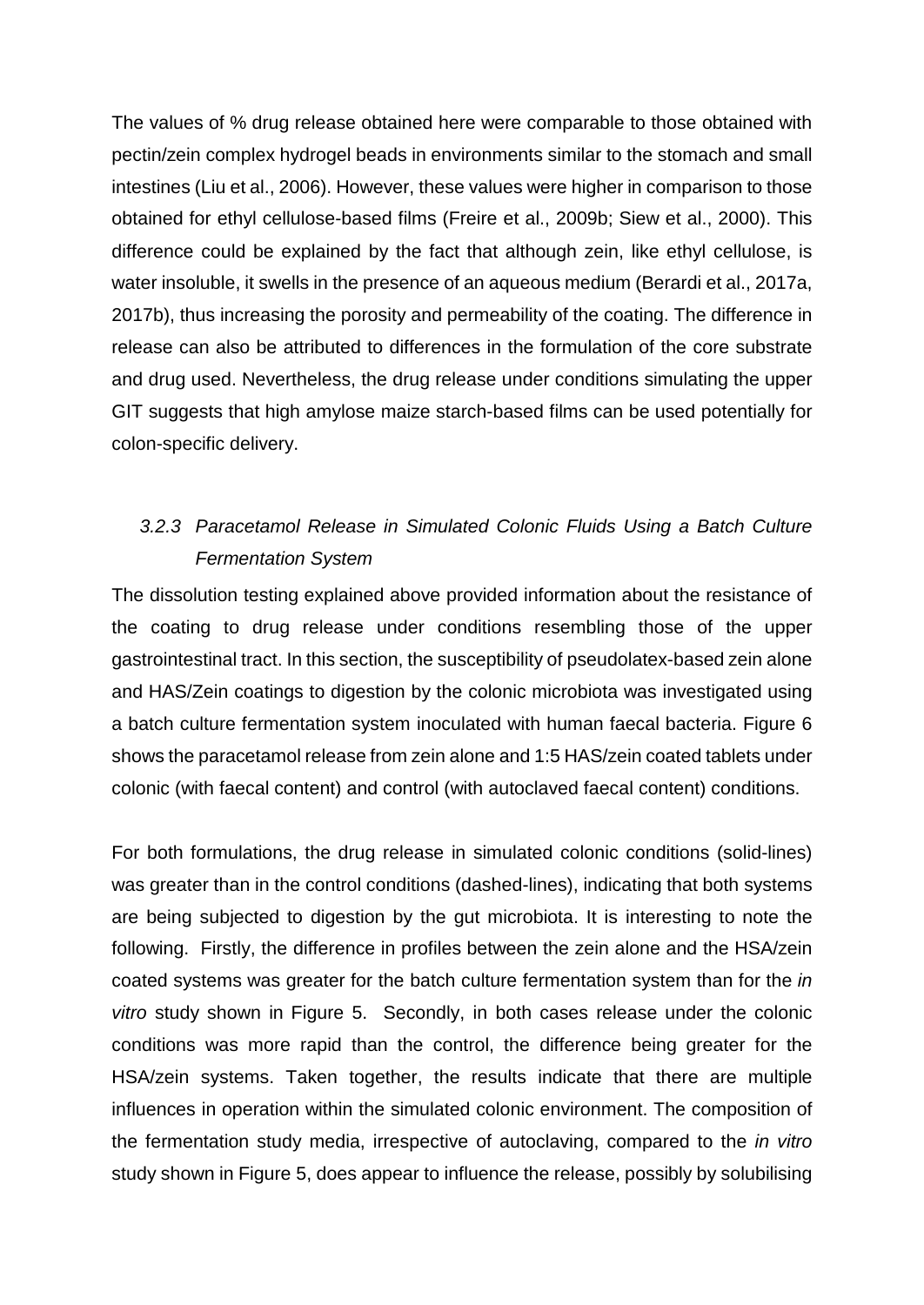or by modifying the swelling behaviour of the film components which may promote release from zein-based systems. Thirdly, there is indeed evidence (i.e. the greater release compared to the control) that the presence of the HSA increases the release via digestion by the microbiota (the difference is statistically significant (p<0.05)), hence the hypothesis on which the study has been based is supported. Further optimisation of the formulation may increase the difference between the HSA loaded and unloaded coats, particularly given that the level of starch present was relatively low. Perhaps surprisingly, there is some evidence of the zein also being digested by the microbiota, probably reflecting the presence of bacterial proteases in the colon model system. Nevertheless, overall the fermentation study has demonstrated that the presence of HSA may render the coats susceptible to digestion by colonic bacteria.

The question arises as to the likely relationship to the in vivo situation, particularly amongst the ulcerative colitis patient population. It has been reported that the total colonic transit time in individuals with ulcerative colitis is on average 24.3 hours as opposed to 51.7 hours in healthy individuals (Hatton et al., 2018; Hebden et al., 2001); This makes the formulation developed here potentially suitable to orally deliver the entire drug payload to the diseased colon despite the reduced residence time.

SEM images of the surface of tablets coated with zein alone and 1:5 HAS/Zein after 24 hours in control and colonic conditions are shown in Figure 7. The zein coated tablet had a fairly smooth surface before the release study (a), but showed signs of extensive digestion under colonic conditions (c), compared to the control (b) conditions. More significantly, tablets coated with HAS/Zein (Figure 7, lower row) showed a complete loss of the coating structure and integrity under colonic conditions (c), whereas the coating was highly porous under control conditions (b).

The release of paracetamol from zein alone or HAS/Zein coated tablets is postulated to occur mainly via drug diffusion through the aqueous channels formed either by the spaces between the polymeric chains or by the dissolution of some film ingredients along with some erosion and/or degradation of the polymeric membrane in the presence of digestive enzymes.. Pre-existing microcracks are also a possibility but the thickness of the coat and the absence of evidence of such structures from SEM may render this mechanism less likely; however crack generation on swelling is also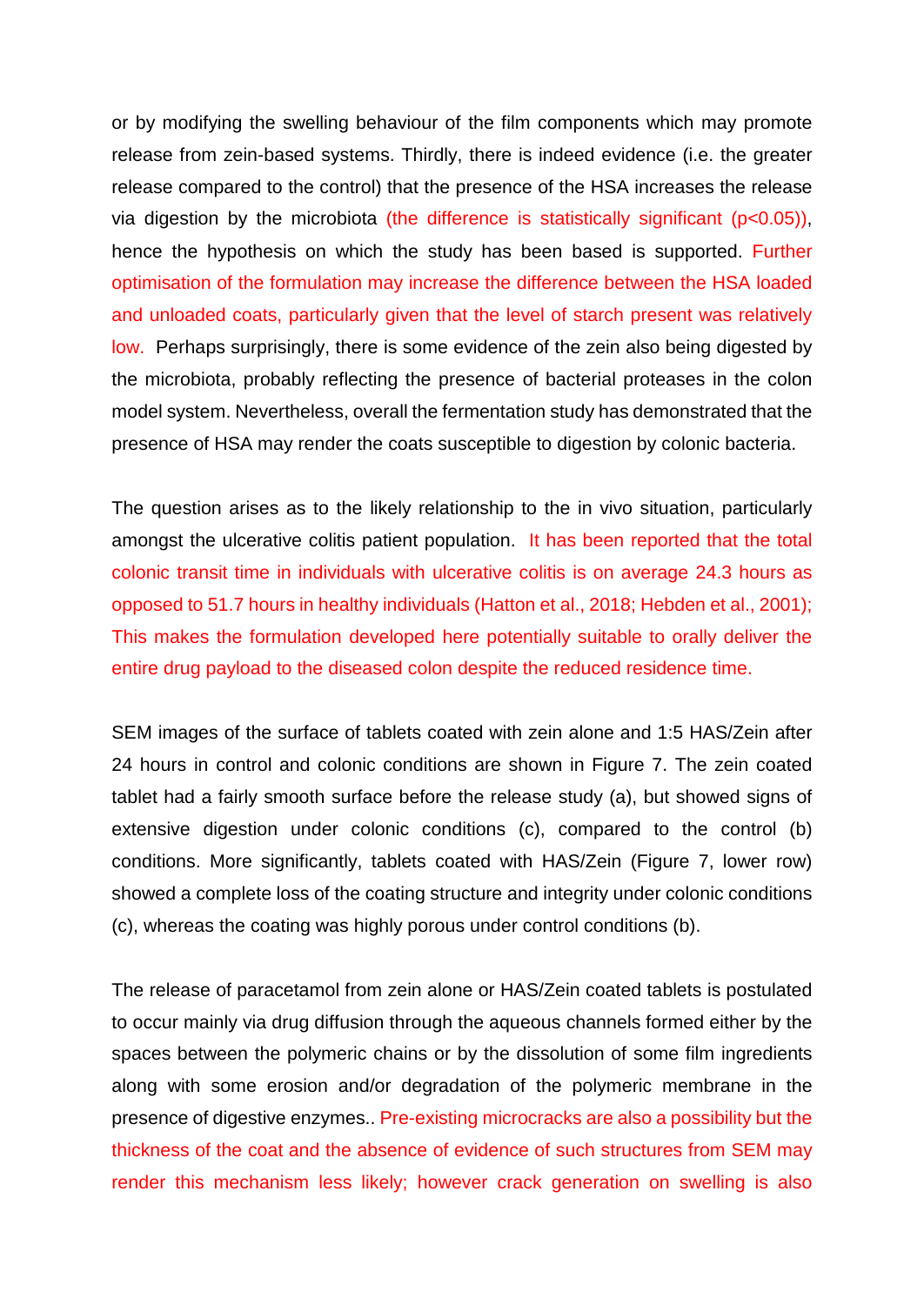#### feasible.

Although macroscopically zein alone coatings remained intact after 24 hours exposure to the colonic media, SEM images indicated a degree of surface erosion (Figure 7, upper row c). The fact that these polymeric coatings retained their structural integrity further suggests that these coated systems are primarily diffusion-controlled, with the exception of HAS/Zein tablets that showed a complete loss of the coating structure under colonic conditions (Figure 7, lower row\_ c). While further optimisation in terms of, for example, coating thickness and HSA content is necessary to bring this approach to a pre-clinical stage, the investigation here nevertheless indicates that the principle of using HSA-loaded zein coatings is a promising approach for selective delivery to the colon.

#### **4. Conclusions**

The present work has examined the use of high amylose maize starch (HAS) and zein film coatings as potential vehicles for colon-specific drug delivery. HAS/Zein free films showed no evidence for phase separation or chemical interaction between the two polymers. Both zein alone and 1:5 HAS/Zein coated tablets showed limited drug release under upper gastrointestinal tract conditions, indicating that the starch resisted digestion by pepsin and pancreatin enzymes and that zein effectively suppressed the swelling of starch and the consequent drug release. Under colonic conditions, the drug release from 1:5 HAS/Zein was complete and significantly (p < 0.05) higher than zein coated tablets, suggesting that the starch in this film was susceptible to digestion by the colonic microbiota. The drug delivery device for colonic-specific targeting described here is thus promising and provides a robust drug delivery platform that could be further engineered to tailor drug release profiles to specific needs.

#### **5. Acknowledgements**

The authors would like to thank Mr. Bertrand Leze at the school of Environmental Sciences, University of East Anglia, for conducting the scanning electron microscopy experiments. We thank Dr Christine Fuell for helping in performing HPLC studies for measurement of paracetamol. The authors would also like to thank The University of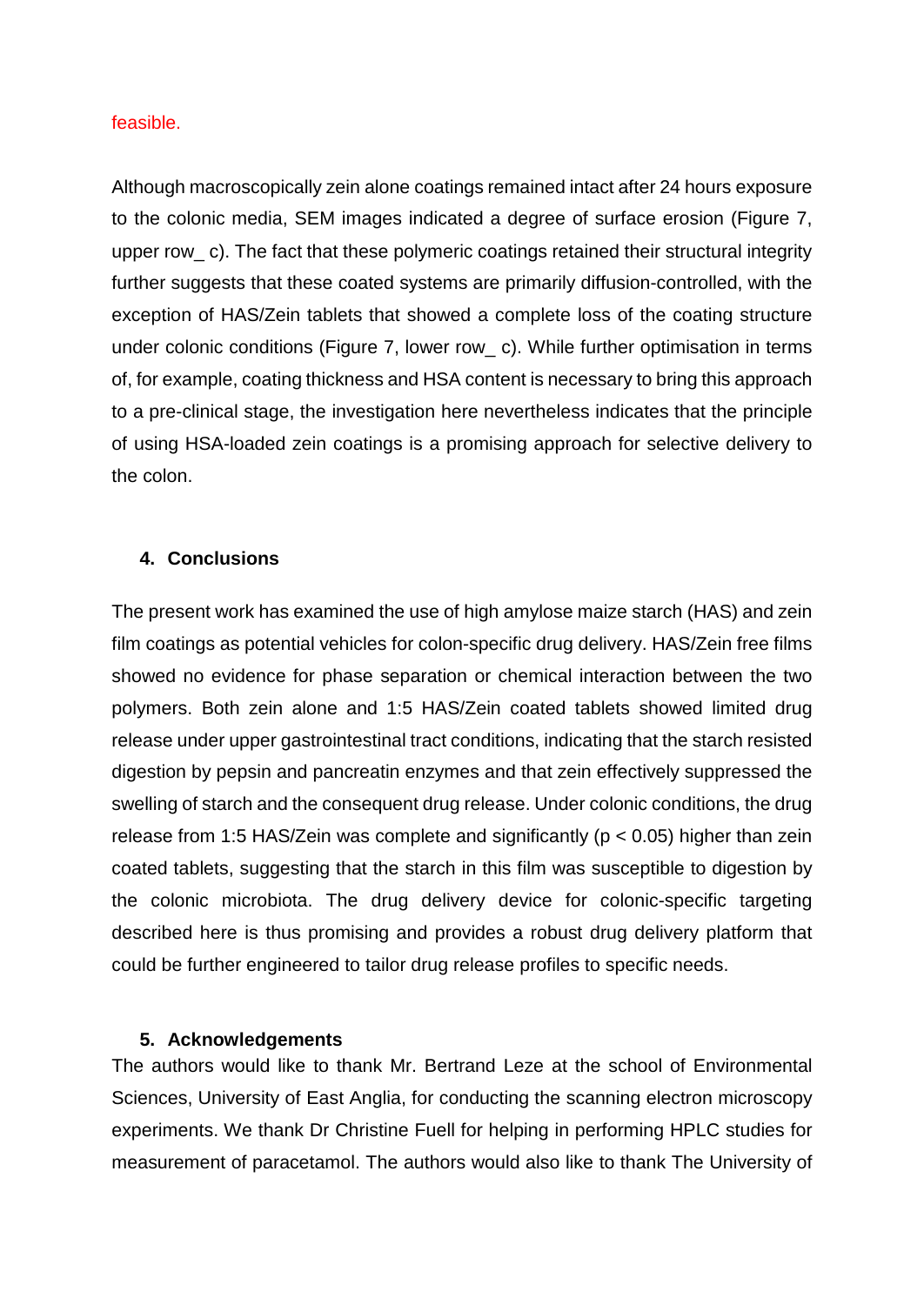Jordan for the financial support.

#### **6. References**

- Bai, J., Alleyne, V., Hagenmaier, R.D., Mattheis, J.P., Baldwin, E.A., 2003. Formulation of zein coatings for apples (Malus domestica Borkh). Postharvest Biol. Technol. 28, 259–268. https://doi.org/https://doi.org/10.1016/S0925- 5214(02)00182-5
- Basit, A.W., 2005. Advances in Colonic Drug Delivery. Drugs 65, 1991–2007. https://doi.org/10.2165/00003495-200565140-00006
- Beck, M.I., Tomka, I., Waysek, E., 1996. Physico-chemical characterization of zein as a film coating polymer: A direct comparison with ethyl cellulose. Int. J. Pharm. 141, 137–150. https://doi.org/https://doi.org/10.1016/0378-5173(96)04630-3
- Berardi, A., Bisharat, L., AlKhatib, H.S., Cespi, M., 2018. Zein as a Pharmaceutical Excipient in Oral Solid Dosage Forms: State of the Art and Future Perspectives. AAPS PharmSciTech 19, 2009–2022. https://doi.org/10.1208/s12249-018-1035 y
- Berardi, A., Bisharat, L., Bonacucina, G., Casettari, L., Logrippo, S., Cespi, M., AlKhatib, H.S., Palmieri, G.F., 2017a. Formulation, swelling and dissolution kinetics study of zein based matrix tablets. Powder Technol. 310, 241–249. https://doi.org/https://doi.org/10.1016/j.powtec.2017.01.038
- Berardi, A., Bisharat, L., Cespi, M., Basheti, I.A., Bonacucina, G., Pavoni, L., AlKhatib, H.S., 2017b. Controlled release properties of zein powder filled into hard gelatin capsules. Powder Technol. 320, 703–713. https://doi.org/https://doi.org/10.1016/j.powtec.2017.07.093
- Chanvrier, H., Colonna, P., Della Valle, G., Lourdin, D., 2005. Structure and mechanical behaviour of corn flour and starch–zein based materials in the glassy state. Carbohydr. Polym. 59, 109–119. https://doi.org/https://doi.org/10.1016/j.carbpol.2004.09.005
- Chanvrier, H., Valle, G. Della, Lourdin, D., 2006. Mechanical behaviour of corn flour and starch–zein based materials in the glassy state: A matrix–particle interpretation. Carbohydr. Polym. 65, 346–356. https://doi.org/https://doi.org/10.1016/j.carbpol.2006.01.027
- Corradini, E., Carvalho, A.J.F. de, Curvelo, A.A. da S., Agnelli, J.A.M., Mattoso, L.H.C., 2007. Preparation and characterization of thermoplastic starch/zein blends. Mater. Res.
- Craig, D.Q.M., Kett, V.L., Andrews, C.S., Royall, P.G., 2002. Pharmaceutical Applications of Micro-Thermal Analysis. J. Pharm. Sci. 91, 1201–1213. https://doi.org/10.1002/jps.10103
- Dong, J., Sun, Q., Wang, J.-Y., 2004. Basic study of corn protein, zein, as a biomaterial in tissue engineering, surface morphology and biocompatibility. Biomaterials 25, 4691–4697. https://doi.org/https://doi.org/10.1016/j.biomaterials.2003.10.084
- Esen, A., 1986. Separation of Alcohol-Soluble Proteins (Zeins) from Maize into Three Fractions by Differential Solubility. Plant Physiol. 80, 623–627.
- Fan, L.-F., He, W., Chang, Y.-Z., Xiang, B., Du, Q., Wang, F., Qin, M., Cao, D.-Y., 2009. Studies of chitosan/Kollicoat SR 30D film-coated tablets for colonic drug delivery. Int. J. Pharm. 375, 8-15. https://doi.org/https://doi.org/10.1016/j.ijpharm.2009.03.023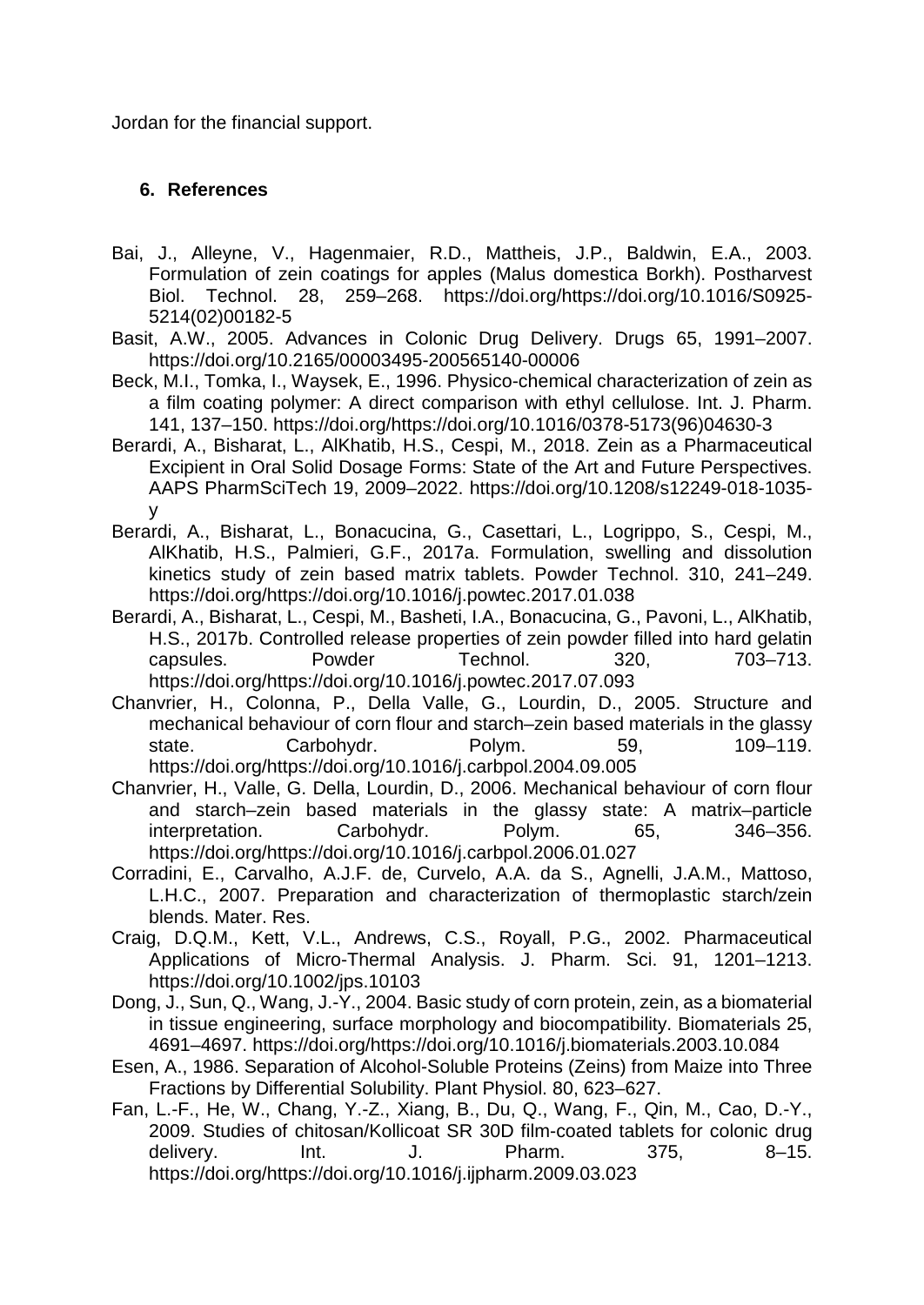Freire, C., Fertig, C.C., Podczeck, F., Veiga, F., Sousa, J., 2009a. Starch-based coatings for colon-specific drug delivery. Part I: The influence of heat treatment on the physico-chemical properties of high amylose maize starches. Eur. J. Pharm. Biopharm. 72, 574–586.

https://doi.org/https://doi.org/10.1016/j.ejpb.2009.02.008

- Freire, C., Podczeck, F., Ferreira, D., 2010. Assessment of the in-vivo drug release from pellets film-coated with a dispersion of high amylose starch and ethylcellulose for potential colon delivery 55–61. https://doi.org/10.1211/jpp/62.01.0005
- Freire, C., Podczeck, F., Veiga, F., Sousa, J., 2009b. Starch-based coatings for colonspecific delivery. Part II: Physicochemical properties and in vitro drug release from high amylose maize starch films. Eur. J. Pharm. Biopharm. 72, 587–594. https://doi.org/https://doi.org/10.1016/j.ejpb.2009.02.010
- Gennadios, A., Weller, C.L., 1990. Edible films and coatings from wheat and corn proteins. Food Technol.
- Gianazza, E., Viglienghi, V., Righetti, P.G., Salamini, F., Soave, C., 1977. Amino acid composition of zein molecular components. Phytochemistry 16, 315–317. https://doi.org/https://doi.org/10.1016/0031-9422(77)80054-X
- Gillgren, T., Barker, S.A., Belton, P.S., Georget, D.M.R., Stading, M., 2009. Plasticization of Zein: A Thermomechanical, FTIR, and Dielectric Study. Biomacromolecules 10, 1135–1139. https://doi.org/10.1021/bm801374q
- Habeych, E., Dekkers, B., van der Goot, A.J., Boom, R., 2008. Starch–zein blends formed by shear flow. Chem. Eng. Sci. 63, 5229–5238. https://doi.org/https://doi.org/10.1016/j.ces.2008.07.008
- Hatton, G.B., Madla, C.M., Rabbie, S.C., Basit, A.W., 2018. All disease begins in the gut: Influence of gastrointestinal disorders and surgery on oral drug performance. Int. J. Pharm. 548, 408–422. https://doi.org/https://doi.org/10.1016/j.ijpharm.2018.06.054
- He, W., Du, Q., Cao, D.-Y., Xiang, B., Fan, L.-F., 2008. Study on colon-specific pectin/ethylcellulose film-coated 5-fluorouracil pellets in rats. Int. J. Pharm. 348, 35–45. https://doi.org/https://doi.org/10.1016/j.ijpharm.2007.07.005
- He, W., Fan, L.-F., Xiang, B., Li, C.-L., Du, Q., Chang, Y.-Z., Cao, D.-Y., 2009. An investigation into the characteristics of chitosan/Kollicoat SR30D free films for colonic drug delivery. Eur. J. Pharm. Biopharm. 72, 266–274. https://doi.org/https://doi.org/10.1016/j.ejpb.2008.10.017
- Hebden, Blackshaw, Perkins, Wilson, Spiller, 2001. Limited exposure of the healthy distal colon to orally-dosed formulation is further exaggerated in active left-sided ulcerative colitis. Aliment. Pharmacol. Ther. 14, 155–161. https://doi.org/10.1046/j.1365-2036.2000.00697.x
- Hughes, S.A., Shewry, P.R., Gibson, G.R., McCleary, B. V, Rastall, R.A., 2008. In vitro fermentation of oat and barley derived β-glucans by human faecal microbiota. FEMS Microbiol. Ecol. 64, 482–493.
- Karrout, Y., Neut, C., Wils, D., Siepmann, F., Deremaux, L., Dubreuil, L., Desreumaux, P., Siepmann, J., 2009. Colon targeting with bacteria-sensitive films adapted to the disease state. Eur. J. Pharm. Biopharm. 73, 74–81. https://doi.org/https://doi.org/10.1016/j.ejpb.2009.04.003
- Karrout, Y., Neut, C., Wils, D., Siepmann, F., Deremaux, L., Flament, M.-P., Dubreuil, L., Desreumaux, P., Siepmann, J., 2010. Enzymatically activated coated multiparticulates containing theophylline for colon targeting. J. Drug Deliv. Sci. Technol. 20, 193–199. https://doi.org/https://doi.org/10.1016/S1773-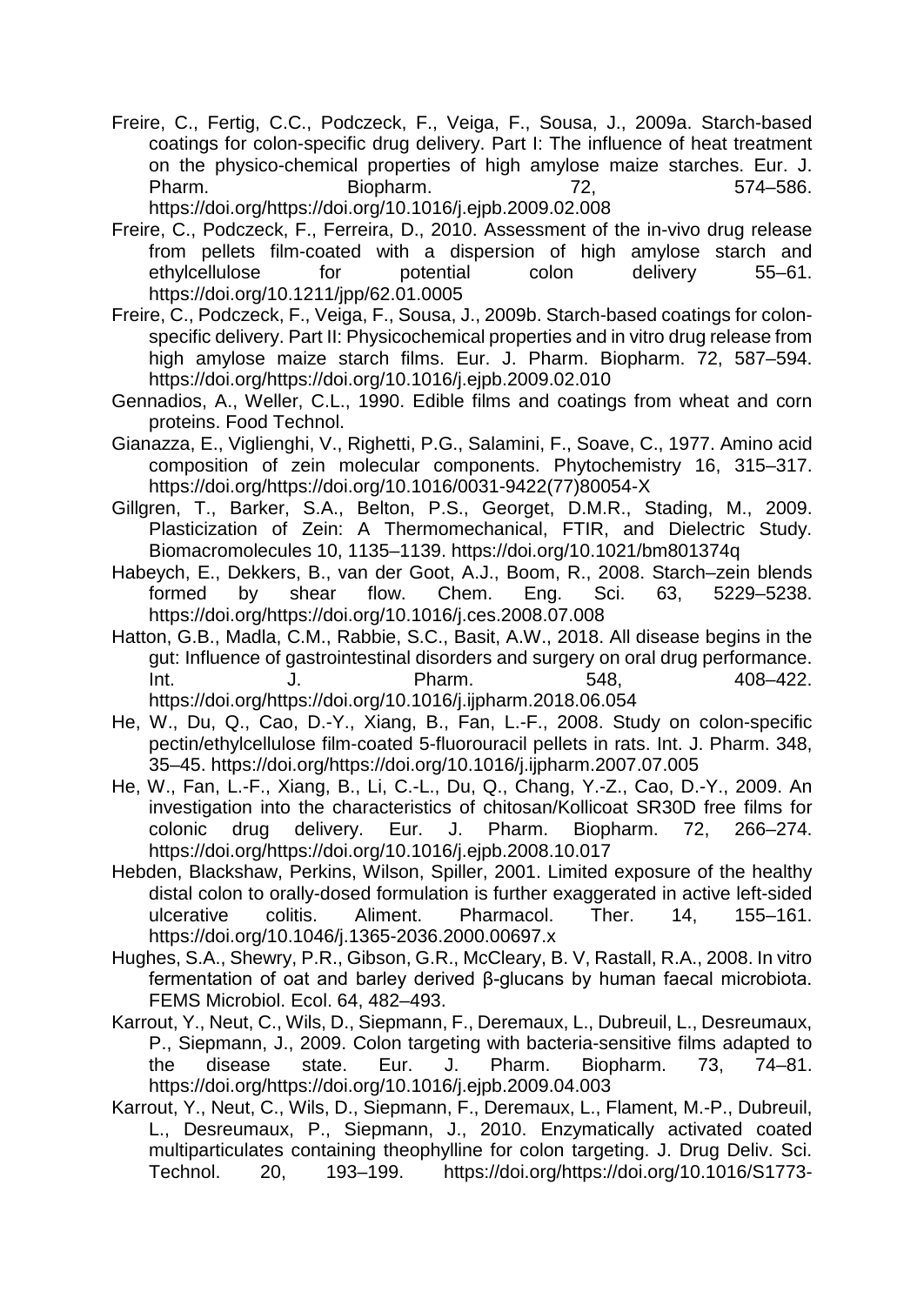2247(10)50029-7

- Karrout, Y., Neut, C., Wils, D., Siepmann, F., Deremaux, L., Flament, M.P., Dubreuil, L., Desreumaux, P., Siepmann, J., 2011. Peas starch-based film coatings for sitespecific drug delivery to the colon. J. Appl. Polym. Sci. 119, 1176–1184. https://doi.org/10.1002/app.32802
- Katayama, H., Kanke, M., 1992. Drug release from directly compressed tablets containing zein. Drug Dev. Ind. Pharm. 18, 2173–2184. https://doi.org/10.3109/03639049209038755
- Lawton, J.W., 2002. Zein: A History of Processing and Use. Cereal Chem. 79, 1–18. https://doi.org/doi:10.1094/CCHEM.2002.79.1.1
- Leopold, C.S., 2001. A Practical Approach in the Design of Colon-specific Drug Delivery Systems., in: R. Mannhold, H. Kubinyi, H. Timmerman, G.M. and D.K.M. (Ed.), Drug Targeting. Wiley-VCH Verlag GmbH, pp. 157–170. https://doi.org/10.1002/352760006X.ch6
- Li, X.N., Guo, H.X., Heinamaki, J., 2010. Aqueous coating dispersion (pseudolatex) of zein improves formulation of sustained-release tablets containing very watersoluble drug. J. Colloid Interface Sci. 345, 46–53. https://doi.org/10.1016/j.jcis.2010.01.029
- Liu, L., Fishman, M.L., Hicks, K.B., Kende, M., Ruthel, G., 2006. Pectin/Zein Beads for Potential Colon-Specific Drug Delivery: Synthesis and in Vitro Evaluation. Drug Deliv. 13, 417–423. https://doi.org/10.1080/10717540500394935
- Liu, L., Fishman, M.L., Kost, J., Hicks, K.B., 2003. Pectin-based systems for colonspecific drug delivery via oral route. Biomaterials 24, 3333–3343. https://doi.org/https://doi.org/10.1016/S0142-9612(03)00213-8
- McConnell, E.L., Tutas, J., Mohamed, M.A.M., Banning, D., Basit, A.W., 2007. Colonic drug delivery using amylose films: the role of aqueous ethylcellulose dispersions in controlling drug release. Cellulose 14, 25–34. https://doi.org/10.1007/s10570- 006-9078-8
- O'Donnell, P.B., Wu, C., Wang, J., Wang, L., Oshlack, B., Chasin, M., Bodmeier, R., McGinity, J.W., 1997. Aqueous pseudolatex of zein for film coating of solid dosage forms. Eur. J. Pharm. Biopharm. 43, 83–89. https://doi.org/https://doi.org/10.1016/S0939-6411(96)00013-6
- Righetti, P.G., Gianazza, E., Viotti, A., Soave, C., 1977. Heterogeneity of storage proteins in maize. Planta 136, 115–123. https://doi.org/10.1007/BF00396186
- Shukla, R., Cheryan, M., 2001. Zein: the industrial protein from corn. Ind. Crops Prod. 13, 171–192. https://doi.org/https://doi.org/10.1016/S0926-6690(00)00064-9
- Siew, L.F., Basit, A.W., Newton, J.M., 2000. The potential of organic-based amyloseethylcellulose film coatings as oral colon-specific drug delivery systems. AAPS PharmSciTech 1, 53–61. https://doi.org/10.1208/pt010322
- Siew, L.F., Man, S.-M., Newton, J.M., Basit, A.W., 2004. Amylose formulations for drug delivery to the colon: a comparison of two fermentation models to assess colonic targeting performance in vitro. Int. J. Pharm. 273, 129–134. https://doi.org/https://doi.org/10.1016/j.ijpharm.2003.12.015
- Swallen, L.C., 1941. Zein. A New Industrial Protein. Ind. Eng. Chem. 33, 394–398. https://doi.org/10.1021/ie50375a026
- Wakerly, Z., Fell, J.T., Attwood, D., Parkins, D., 1997. Studies on drug release from pectin/ethylcellulose film-coated tablets: a potential colonic delivery system. Int. J. Pharm. 153, 219–224. https://doi.org/https://doi.org/10.1016/S0378- 5173(97)00110-5

Wang, H.-J., Lin, Z.-X., Liu, X.-M., Sheng, S.-Y., Wang, J.-Y., 2005. Heparin-loaded